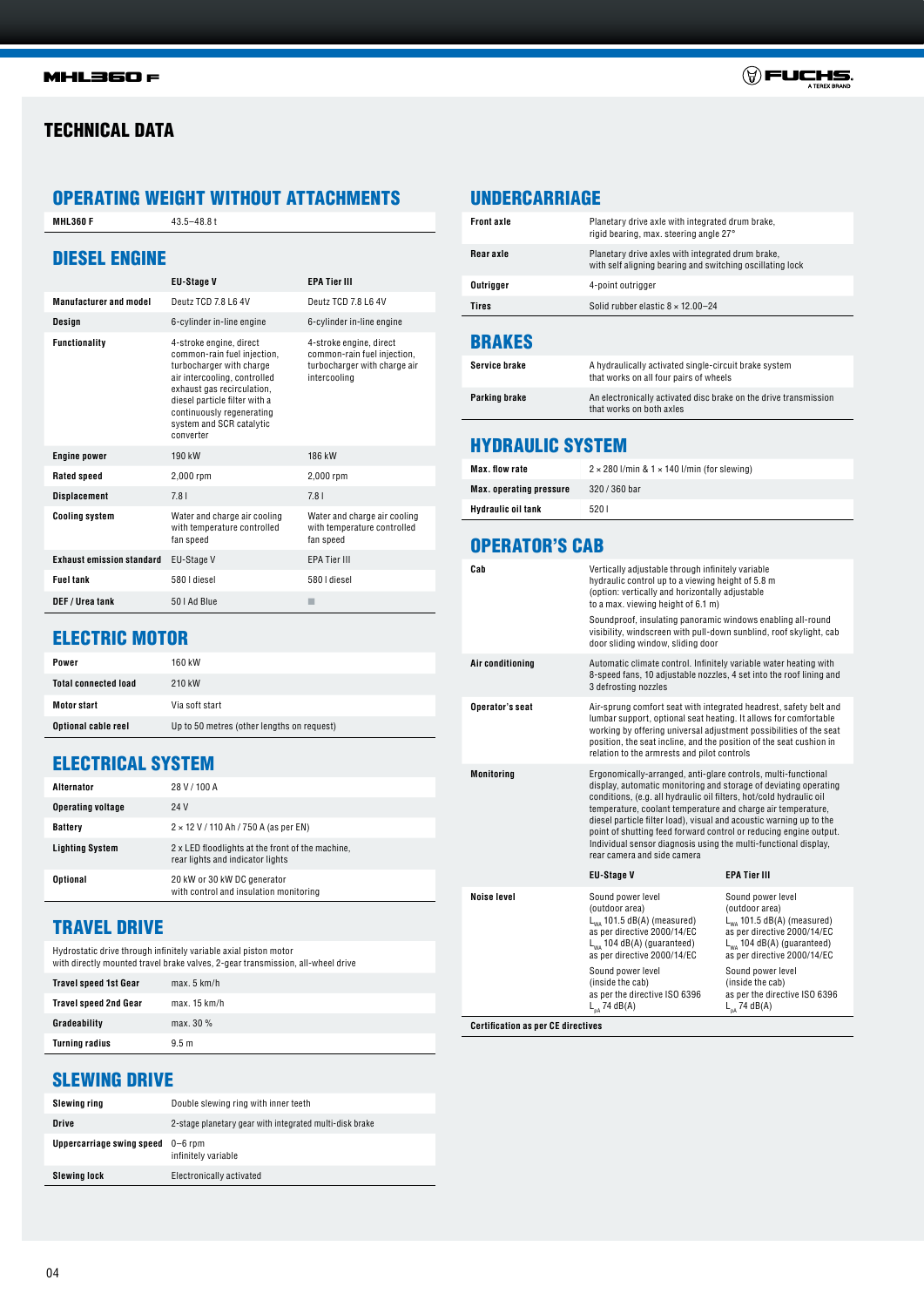## TECHNISCHE DATEN

# DIENSTGEWICHT OHNE ANBAUGERÄT

**MHL360 F** 43,5-48,8 t

#### **DIESELMOTOR**

|                           | <b>EU-Stufe V</b>                                                                                                                                                                                            | <b>EPA Tier III</b>                                                                  |
|---------------------------|--------------------------------------------------------------------------------------------------------------------------------------------------------------------------------------------------------------|--------------------------------------------------------------------------------------|
| <b>Hersteller und Typ</b> | Deutz TCD 7.8 L6 4V                                                                                                                                                                                          | Deutz TCD 7.8 L6 4V                                                                  |
| <b>Bauart</b>             | 6-Zylinder-Reihenmotor                                                                                                                                                                                       | 6-Zylinder-Reihenmotor                                                               |
| <b>Funktionsweise</b>     | 4-Takt-Diesel, Common-Rail-<br>Direkteinspritzung, Turbolader<br>mit Ladeluftkühlung, geregelte<br>Abgasrückführung, Diesel-<br>partikelfilter mit kontinuier-<br>licher Regeneration und<br>SCR-Katalysator | 4-Takt-Diesel, Common-Rail-<br>Direkteinspritzung, Turbolader<br>mit Ladeluftkühlung |
| Motorleistung             | 190 kW                                                                                                                                                                                                       | 186 kW                                                                               |
| Nenndrehzahl              | $2000$ min <sup>-1</sup>                                                                                                                                                                                     | $2000$ min-1                                                                         |
| Hubraum                   | 7,81                                                                                                                                                                                                         | 7,81                                                                                 |
| Kühlsystem                | Wasser- / Ladeluftkühlung<br>mit temperaturgeregelter<br>Lüfterdrehzahl                                                                                                                                      | Wasser- / Ladeluftkühlung<br>mit temperaturgeregelter<br>Lüfterdrehzahl              |
| Abgasnorm                 | EU-Stufe V                                                                                                                                                                                                   | <b>EPA Tier III</b>                                                                  |
| <b>Kraftstofftank</b>     | 580   Diesel                                                                                                                                                                                                 | 580   Diesel                                                                         |
| <b>Ilrea Tank</b>         | 50   Ad Blue                                                                                                                                                                                                 |                                                                                      |

## **ELEKTROMOTOR**

| Leistung                     | 160 kW                                    |
|------------------------------|-------------------------------------------|
| Gesamt-Anschlussleistung     | 210 kW                                    |
| Motoranlauf                  | Über Sanftstart                           |
| <b>Optional Kabeltrommel</b> | Bis 50 Meter (weitere Längen auf Anfrage) |

## ELEKTRISCHE ANLAGE

| Lichtmaschine             | 28 V / 100 A                                                                               |
|---------------------------|--------------------------------------------------------------------------------------------|
| <b>Betriebsspannung</b>   | 24 V                                                                                       |
| <b>Batterie</b>           | $2 \times 12$ V / 110 Ah / 750 A (nach EN)                                                 |
| <b>Beleuchtungsanlage</b> | $2 \times$ LED-Scheinwerfer an der Maschinenfront,<br>Heckbearenzungs- und Blinkerleuchten |
| Option                    | 20 kW oder 30 kW Gleichstromgenerator<br>mit Steuerung und Isolationsüberwachung           |

### FAHRANTRIEB

Hydrostatischer Fahrantrieb über stufenlos geregelten Axialkolbenmotor mit direkt angebautem Fahrbremsventil, 2-Gang-Schaltgetriebe, Allradantrieb

| Fahrgeschwindigkeit<br>1. Gang | max. 5 km/h      |
|--------------------------------|------------------|
| Fahrgeschwindigkeit<br>2. Gang | max. 15 km/h     |
| Steigfähigkeit                 | max. 30 %        |
| Wenderadius                    | 9.5 <sub>m</sub> |

## UNTERWAGEN

| Vorderachse      | Planetentriebachse mit integrierter Trommelbremse,<br>starr gelagert, max. Lenkeinschlag 27°                |
|------------------|-------------------------------------------------------------------------------------------------------------|
| Hinterachse      | Planetentriebachse mit integrierter Trommelbremse,<br>pendelnd gelagert mit zuschaltbarer Pendelblockierung |
| Abstützuna       | 4-Punkt-Abstützung                                                                                          |
| <b>Bereifung</b> | Vollgummi, Elastik 8-fach 12.00-24                                                                          |

#### **BREMSEN**

| <b>Betriebsbremse</b>  | Hydraulisch betätigtes Einkreisbremssystem<br>auf alle vier Radpaare wirkend    |
|------------------------|---------------------------------------------------------------------------------|
| <b>Feststellbremse</b> | Elektrisch betätigte Scheibenbremse am Fahrgetriebe<br>auf beide Achsen wirkend |

## HYDRAULISCHE ANLAGE

| Max. Fördermengen        | $2 \times 280$ I/min & $1 \times 140$ I/min (für Schwenkbetrieb) |
|--------------------------|------------------------------------------------------------------|
| <b>Max. Arbeitsdruck</b> | 320 / 360 bar                                                    |
| Hvdrauliköltank          | 5201                                                             |

#### FAHRERKABINE

| Kabine                             | Hydraulisch stufenlos hochfahrbar<br>bis auf eine Sichthöhe von 5,80 m<br>(Option: Hoch- und vorfahrbar mit max. 6,10 m Sichthöhe)                                                                                                                                                                                                                                                                                                                                                                                                                   |                                                                                                                                                                          |
|------------------------------------|------------------------------------------------------------------------------------------------------------------------------------------------------------------------------------------------------------------------------------------------------------------------------------------------------------------------------------------------------------------------------------------------------------------------------------------------------------------------------------------------------------------------------------------------------|--------------------------------------------------------------------------------------------------------------------------------------------------------------------------|
|                                    | Schallgedämmt, wärmeschutzverglaste Panoramafenster für<br>beste Rundumsicht, Frontscheibe mit Rolljalousie, Sichtfenster<br>im Kabinendach, Schiebefenster in Kabinentür, Schiebetür                                                                                                                                                                                                                                                                                                                                                                |                                                                                                                                                                          |
| Klimaanlage                        | Klimaautomatik. Warmwasserheizung mit stufenloser<br>Temperatureinstellung und 8-stufigem Gebläse, 10 einstellbare<br>Luftdüsen, davon 4 im Dachhimmel, 3 Defrosterdüsen                                                                                                                                                                                                                                                                                                                                                                             |                                                                                                                                                                          |
| <b>Fahrersitz</b>                  | Luftgefederter Komfortsitz mit integrierter Kopfstütze, Sicherheitsgurt<br>und Lendenwirbelstütze, auf Wunsch Sitzheizung. Er ermöglicht ein<br>ermüdungsfreies Arbeiten durch universelle Verstellmöglichkeiten der<br>Sitzposition, der Sitzneigung sowie der Anordnung des Sitzpolsters zu<br>den Armstützen und den mitschwingenden Joysticks                                                                                                                                                                                                    |                                                                                                                                                                          |
| Überwachung                        | Ergonomisch angeordnete, blendfreie Instrumentierung, Multi-<br>funktionsdisplay, automatische Überwachung und Speicherung<br>von abweichenden Betriebszuständen (z.B. alle Hydraulikölfilter,<br>Hydrauliköltemperatur kalt/heiß, Kühlflüssigkeitstemperatur und<br>Ladelufttemperatur, Beladung Dieselpartikelfilter), optische und<br>akustische Warnung bis zur Abschaltung der Vorsteuerung bzw.<br>Motorleistungsreduzierung. Diagnosemöglichkeit der einzelnen<br>Sensoren über das Multifunktionsdisplay, Rückfahrkamera und<br>Seitenkamera |                                                                                                                                                                          |
|                                    | <b>EU-Stufe V</b>                                                                                                                                                                                                                                                                                                                                                                                                                                                                                                                                    | <b>EPA Tier III</b>                                                                                                                                                      |
| <b>Schallpegel</b>                 | Schallleistungspegel<br>(Außenbereich)<br>$L_{ws}$ 101,5 dB(A) (gemessen)<br>nach Richtlinie 2000/14/EG<br>$L_{wa}$ 104 dB(A) (garantiert)<br>nach Richtlinie 2000/14/EG                                                                                                                                                                                                                                                                                                                                                                             | Schallleistungspegel<br>(Außenbereich)<br>$L_{wa}$ 101,5 dB(A) (gemessen)<br>nach Richtlinie 2000/14/EG<br>$L_{wa}$ 104 dB(A) (garantiert)<br>nach Richtlinie 2000/14/EG |
|                                    | Schallleistungspegel<br>(im Inneren der Kabine)<br>nach Richtlinie ISO 6396<br>$L_{DA}$ 74 dB(A)                                                                                                                                                                                                                                                                                                                                                                                                                                                     | Schallleistungspegel<br>(im Inneren der Kabine)<br>nach Richtlinie ISO 6396<br>$L_{nA}$ 74 dB(A)                                                                         |
| Zertifizierung nach CE-Richtlinien |                                                                                                                                                                                                                                                                                                                                                                                                                                                                                                                                                      |                                                                                                                                                                          |

**Freiwillige DGUV Baumusterprüfung**

## **SCHWENKANTRIEB**

| Drehkranz                | Innenverzahnter, doppelreihiger Kugeldrehkranz              |
|--------------------------|-------------------------------------------------------------|
| Antrieb                  | 2-stufiges Planetengetriebe mit integrierter Lamellenbremse |
| <b>Oberwagendrehzahl</b> | 0-6 min <sup>-1</sup> stufenlos                             |
| Schwenkarretierung       | Elektrisch betätigt                                         |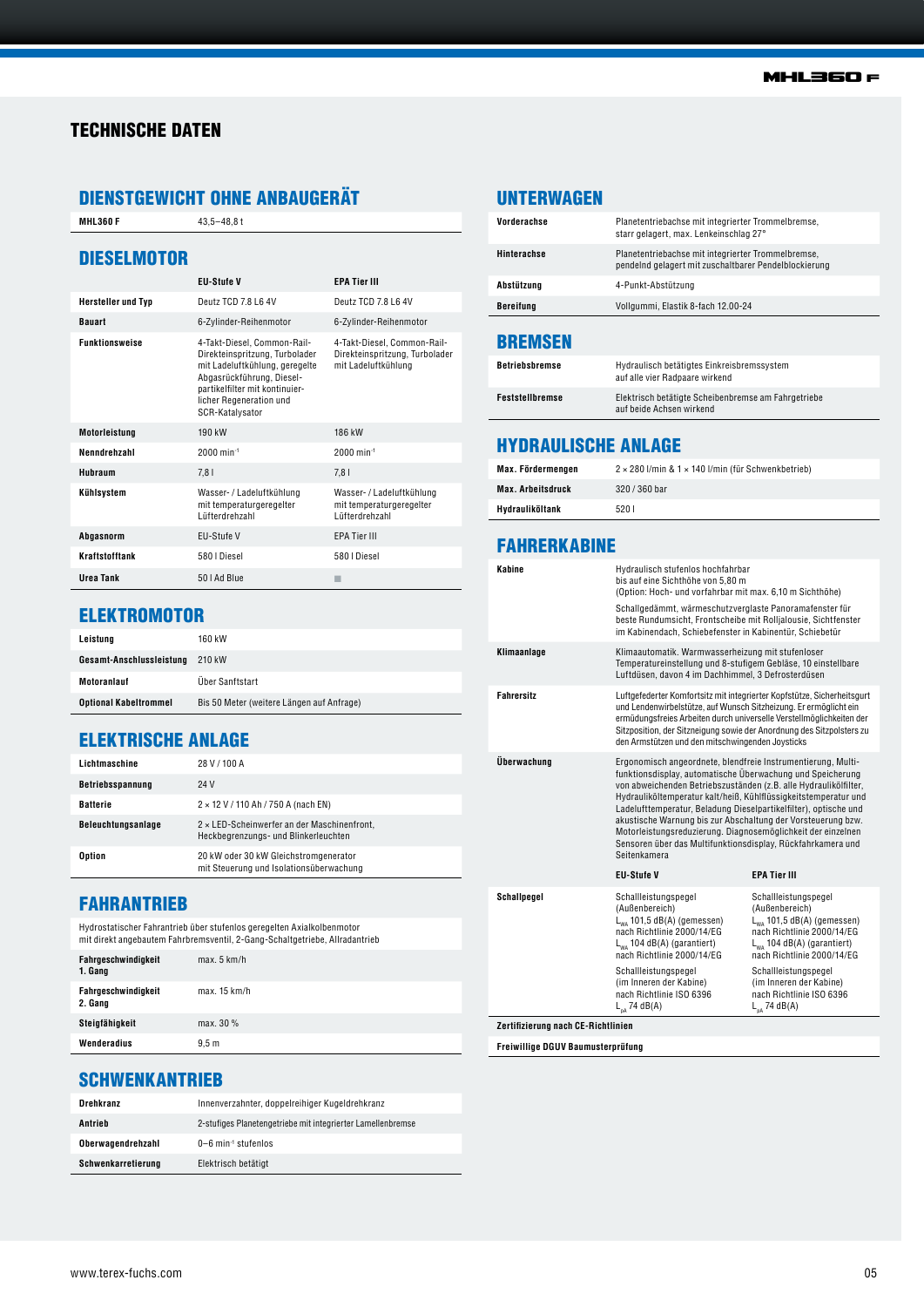

# CARACTÉRISTIQUES TECHNIQUES

# POIDS DE SERVICE SANS ÉQUIPEMENT

| <b>MOTEUR DIESEL</b><br><b>UE-niveau V</b><br><b>EPA Tier III</b><br><b>Fabricant et type</b><br>Deutz TCD 7.8 L6 4V<br>Deutz TCD 7.8 L6 4V<br><b>Principe</b><br>Moteur à 6 cylindres en ligne<br>Moteur à 6 cylindres en ligne<br>Principe de travail<br>Moteur thermique 4 temps,<br>Moteur thermique 4 temps,<br>injection directe « common<br>injection directe « common<br>rail », turbocompresseur avec<br>rail », turbocompresseur avec<br>échangeur air/air, recyclage<br>échangeur air/air<br>des gaz d'échappement réglé,<br>filtre à particule diesel avec<br>régénération continue et<br>catalyseur RCS<br>Puissance du moteur<br>190 kW<br>186 kW<br>2000 min-1<br>Régime nominal<br>$2000$ min-1<br>Cylindrée<br>7,81<br>7.81<br>Système de<br>Refroidissement à eau et<br>Refroidissement à eau et<br>refroidissement<br>échangeur air/air, vitesse du<br>échangeur air/air, vitesse du<br>ventilateur à température<br>ventilateur à température<br>contrôlée<br>contrôlée<br>Norme sur les gaz<br>UE-niveau V<br><b>EPA Tier III</b><br>d'échappement<br>Réservoir à carburant<br>Diesel 580 I<br>Diesel 580 I<br>Réservoir Ad Blue<br>50   Ad Blue<br>п | <b>MHL360 F</b> | $43.5 - 48.8t$ |  |
|----------------------------------------------------------------------------------------------------------------------------------------------------------------------------------------------------------------------------------------------------------------------------------------------------------------------------------------------------------------------------------------------------------------------------------------------------------------------------------------------------------------------------------------------------------------------------------------------------------------------------------------------------------------------------------------------------------------------------------------------------------------------------------------------------------------------------------------------------------------------------------------------------------------------------------------------------------------------------------------------------------------------------------------------------------------------------------------------------------------------------------------------------------------------------|-----------------|----------------|--|
|                                                                                                                                                                                                                                                                                                                                                                                                                                                                                                                                                                                                                                                                                                                                                                                                                                                                                                                                                                                                                                                                                                                                                                            |                 |                |  |
|                                                                                                                                                                                                                                                                                                                                                                                                                                                                                                                                                                                                                                                                                                                                                                                                                                                                                                                                                                                                                                                                                                                                                                            |                 |                |  |
|                                                                                                                                                                                                                                                                                                                                                                                                                                                                                                                                                                                                                                                                                                                                                                                                                                                                                                                                                                                                                                                                                                                                                                            |                 |                |  |
|                                                                                                                                                                                                                                                                                                                                                                                                                                                                                                                                                                                                                                                                                                                                                                                                                                                                                                                                                                                                                                                                                                                                                                            |                 |                |  |
|                                                                                                                                                                                                                                                                                                                                                                                                                                                                                                                                                                                                                                                                                                                                                                                                                                                                                                                                                                                                                                                                                                                                                                            |                 |                |  |
|                                                                                                                                                                                                                                                                                                                                                                                                                                                                                                                                                                                                                                                                                                                                                                                                                                                                                                                                                                                                                                                                                                                                                                            |                 |                |  |
|                                                                                                                                                                                                                                                                                                                                                                                                                                                                                                                                                                                                                                                                                                                                                                                                                                                                                                                                                                                                                                                                                                                                                                            |                 |                |  |
|                                                                                                                                                                                                                                                                                                                                                                                                                                                                                                                                                                                                                                                                                                                                                                                                                                                                                                                                                                                                                                                                                                                                                                            |                 |                |  |
|                                                                                                                                                                                                                                                                                                                                                                                                                                                                                                                                                                                                                                                                                                                                                                                                                                                                                                                                                                                                                                                                                                                                                                            |                 |                |  |
|                                                                                                                                                                                                                                                                                                                                                                                                                                                                                                                                                                                                                                                                                                                                                                                                                                                                                                                                                                                                                                                                                                                                                                            |                 |                |  |
|                                                                                                                                                                                                                                                                                                                                                                                                                                                                                                                                                                                                                                                                                                                                                                                                                                                                                                                                                                                                                                                                                                                                                                            |                 |                |  |
|                                                                                                                                                                                                                                                                                                                                                                                                                                                                                                                                                                                                                                                                                                                                                                                                                                                                                                                                                                                                                                                                                                                                                                            |                 |                |  |

# MOTEUR ÉLECTRIQUE

| <b>Puissance</b>                           | 160 kW                                           |
|--------------------------------------------|--------------------------------------------------|
| <b>Puissance</b><br>de raccordement totale | 210 kW                                           |
| Démarrage du moteur                        | Par démarrage progressif                         |
| Enrouleur de câble en option               | Jusqu'à 50 mètres (autres longueurs sur demande) |

## CIRCUIT ELECTRIQUE

| Alternateur               | 28 V / 100 A                                                                                 |
|---------------------------|----------------------------------------------------------------------------------------------|
| <b>Tension de service</b> | 24 V                                                                                         |
| <b>Batterie</b>           | 2 x 12 V / 110 Ah / 750 A (selon EN)                                                         |
| Installation d'éclairage  | $2 \times$ phares LED à l'avant de la machine,<br>feux d'encombrement arrière et clignotants |
| <b>Option</b>             | Génératrice de courant continu 20 kW ou 30 kW<br>avec commande et surveillance d'isolation   |

#### ENTRAINEMENT

Entraînement hydrostatique par moteur à pistons axiaux à réglage continu, valve de freinage à montage direct, boîte transfert à deux vitesses, transmission intégrale

| Vitesse de conduite<br><b>1re vitesse</b> | max. 5 km/h      |
|-------------------------------------------|------------------|
| Vitesse de conduite<br>2e vitesse         | max. 15 km/h     |
| Aptitude en côtes                         | max. $30\%$      |
| Rayon de braguage                         | 9.5 <sub>m</sub> |

# **CHÂSSIS**

| <b>FREINS</b>       |                                                                                              |
|---------------------|----------------------------------------------------------------------------------------------|
| <b>Pneumatiques</b> | Bandages élastiques, octuple 12.00-24                                                        |
| Appui               | 4 stabilisateurs                                                                             |
| <b>Essieu AR</b>    | Essieu planétaire, oscillant, avec frein à tambour intégré,<br>verrouillage par interrupteur |
| <b>Essieu AV</b>    | Essieu planétaire, rigide, avec frein à tambour intégré,<br>braquage max. des roues 27°      |

| <b>Frein de service</b>       | Système de freinage monocircuit à commande hydraulique<br>agissant sur les quatre paires de roues        |
|-------------------------------|----------------------------------------------------------------------------------------------------------|
| <b>Frein de stationnement</b> | Frein à disques accumulé à commande électrique<br>sur la boîte de vitesses agissant sur les deux essieux |

## INSTALLATION HYDRAULIQUE

| Débit max.                       | $2 \times 280$ l/min et $1 \times 140$ l/min (pour fonctionnement rotatif) |
|----------------------------------|----------------------------------------------------------------------------|
| Pression de travail max.         | 320 / 360 bars                                                             |
| Réservoir d'huile<br>hydraulique | 5201                                                                       |

#### CABINE

| Cabine                 | Levable hydrauliquement en continu<br>jusqu'à une hauteur de vue de 5,80 m<br>(option : élévation et avancement<br>avec une hauteur de vue max. de 6,10 m)<br>Fenêtre panoramique insonorisée à verre calorifuge pour une<br>meilleure vue panoramique, pare-brise avec pare-soleil roulant,<br>fenêtre avec toit de cabine, vitre coulissante dans la porte de la<br>cabine, porte coulissante                                                                                                                                                                                                                                                           |                                                                                                                                                                        |
|------------------------|-----------------------------------------------------------------------------------------------------------------------------------------------------------------------------------------------------------------------------------------------------------------------------------------------------------------------------------------------------------------------------------------------------------------------------------------------------------------------------------------------------------------------------------------------------------------------------------------------------------------------------------------------------------|------------------------------------------------------------------------------------------------------------------------------------------------------------------------|
| <b>Climatisation</b>   | Climatisation automatique. Chauffage à eau chaude avec réglage<br>continu de la température et ventilation à 8 niveaux, 10 diffuseurs<br>d'air réglables, dont 4 dans le pavillon, 3 dégivreurs                                                                                                                                                                                                                                                                                                                                                                                                                                                           |                                                                                                                                                                        |
| Siège conducteur       | Siège confort à suspension pneumatique avec appui-tête intégré,<br>sangle de sécurité et support orthopédique des vertèbres<br>lombaires, siège chauffant (en option). Grâce aux possibilités<br>universelles de réglage (position et inclinaison du siège, dispo-<br>sition du rembourrage par rapport aux accoudoirs et joysticks<br>résonants), le siège garantit l'absence de fatique physique<br>pendant le travail.                                                                                                                                                                                                                                 |                                                                                                                                                                        |
| <b>Surveillance</b>    | Disposition ergonomique de l'instrumentation antireflets, écran<br>multifonction, surveillance et enregistrement automatiques<br>des états de fonctionnement irréguliers (par ex. tous les<br>filtres hydrauliques, température d'huile hydraulique froid/<br>chaud, température de réfrigérant et température d'air de<br>suralimentation, chargement du filtre à particule diesel),<br>avertissement visuel et sonore jusqu'à l'arrêt de la commande<br>pilote ou de la réduction de puissance du moteur. Moyen<br>de diagnostic des différents capteurs par l'intermédiaire de<br>l'affichage multifonctions, la caméra de recul et la caméra latérale |                                                                                                                                                                        |
|                        | <b>UE-niveau V</b>                                                                                                                                                                                                                                                                                                                                                                                                                                                                                                                                                                                                                                        | <b>EPA Tier III</b>                                                                                                                                                    |
| <b>Niveaux sonores</b> | Puissance acoustique<br>(extérieur)<br>$L_{wa}$ 101,5 dB(A) (mesuré)<br>selon la directive 2000/14/CE<br>$L_{wa}$ 104 dB(A) (garanti)<br>selon la directive 2000/14/CE                                                                                                                                                                                                                                                                                                                                                                                                                                                                                    | Puissance acoustique<br>(extérieur)<br>$L_{wa}$ 101,5 dB(A) (mesuré)<br>selon la directive 2000/14/CE<br>$L_{wa}$ 104 dB(A) (garanti)<br>selon la directive 2000/14/CE |
|                        | Puissance acoustique<br>(à l'intérieur de la cabine)<br>selon la directive ISO 6396<br>$L_{DA}$ 74 dB(A)                                                                                                                                                                                                                                                                                                                                                                                                                                                                                                                                                  | Puissance acoustique<br>(à l'intérieur de la cabine)<br>selon la directive ISO 6396<br>$L_{nA}$ 74 dB(A)                                                               |

**Certification suivant directives CE**

# MÉCANISME DE ROTATION

| <b>Couronne de rotation</b>                                   | Couronne d'orientation à billes, à double rangée et denture intérieure |
|---------------------------------------------------------------|------------------------------------------------------------------------|
| Entraînement                                                  | Engrenage planétaire à 2 étages avec frein à lamelles intégré          |
| Vitesse de rotation tourelle 0-6 min <sup>-1</sup> en continu |                                                                        |
| <b>Blocage de rotation</b>                                    | À commande électrique                                                  |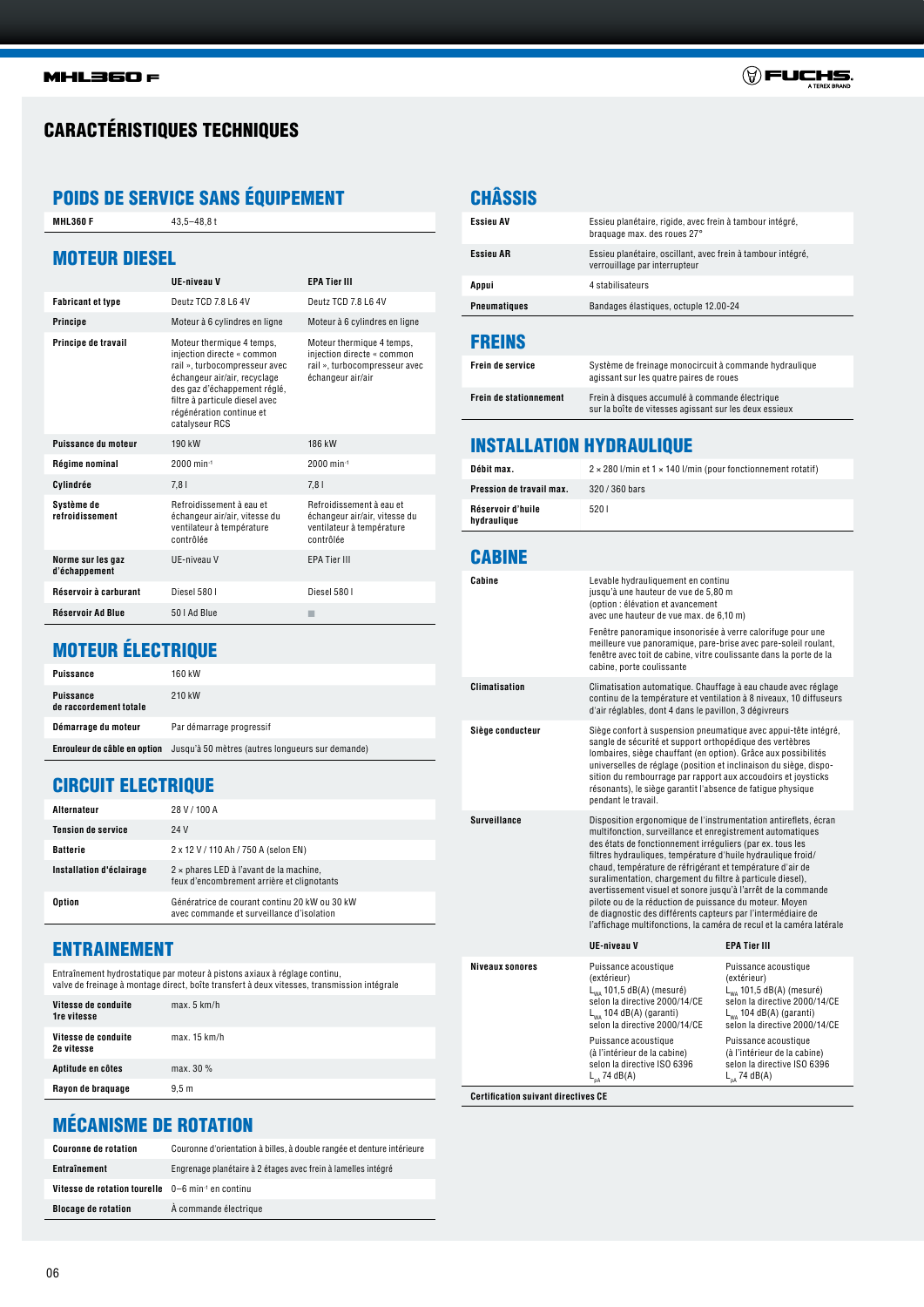# DATOS TÉCNICOS

## PESO EN SERVICIO SIN ACCESORIOS

**MHL360 F** 43,5-48,8 t

## MOTOR DIÉSEL

|                           | Etapa Euro V                                                                                                                                                                                                                                               | <b>EPA Tier III</b>                                                                                                 |
|---------------------------|------------------------------------------------------------------------------------------------------------------------------------------------------------------------------------------------------------------------------------------------------------|---------------------------------------------------------------------------------------------------------------------|
| Fabricante y tipo         | Deutz TCD 7.8 L6 4V                                                                                                                                                                                                                                        | Deutz TCD 78164V                                                                                                    |
| Tipo de construcción      | Motor en línea de 6 cilindros                                                                                                                                                                                                                              | Motor en línea de 6 cilindros                                                                                       |
| Procedimientos de trabajo | Diésel de 4 ciclos, invección<br>directa Common Rail, turbo-<br>compresor con refrigerador<br>del aire de admisión, recircu-<br>lación regulada de los gases<br>de escape, filtro de partículas<br>diésel con regeneración conti-<br>nua y catalizador SCR | Diésel de 4 ciclos, invección<br>directa Common Rail.<br>turbocompresor con<br>refrigerador del aire de<br>admisión |
| Potencia del motor        | 190 kW                                                                                                                                                                                                                                                     | 186 kW                                                                                                              |
| <b>Velocidad nominal</b>  | $2000$ min <sup>-1</sup>                                                                                                                                                                                                                                   | $2000$ min-1                                                                                                        |
| Cilindrada                | 7.81                                                                                                                                                                                                                                                       | 7.81                                                                                                                |
| Sistema de refrigeración  | Refrigerador de agua / aire de<br>admisión con velocidad<br>del ventilador regulada por la<br>temperatura                                                                                                                                                  | Refrigerador de agua / aire de<br>admisión con velocidad<br>del ventilador regulada por la<br>temperatura           |
| Norma de emisiones        | Etapa Euro V                                                                                                                                                                                                                                               | <b>EPA Tier III</b>                                                                                                 |
| Depósito de combustible   | 580   Diésel                                                                                                                                                                                                                                               | 580   Diésel                                                                                                        |
| Depósito de AdBlue        | 50   Ad Blue                                                                                                                                                                                                                                               |                                                                                                                     |

# CARRO INFERIOR

| Neumáticos    | 8 neumáticos de goma maciza, elásticos 12.00-24                                                                |
|---------------|----------------------------------------------------------------------------------------------------------------|
| Apoyos        | Apoyo de 4 puntos                                                                                              |
| Eje trasero   | Accionamiento planetario con freno de tambor integrado,<br>oscilante con bloqueo de oscilación por interruptor |
| Eje delantero | Eje planetario, con freno de tambor integrado, fijo,<br>ángulo máx. de viraje 27°                              |

#### FRENOS

| <b>Freno de servicio</b> | Sistema de freno hidráulico de un solo circuito que actúa<br>en los cuatro pares de ruedas |
|--------------------------|--------------------------------------------------------------------------------------------|
| Freno de estacionamiento | Freno eléctrico de disco en el engranaje de marcha<br>que actúa en ambos ejes              |

# SISTEMA HIDRÁULICO

| Caudales máx.                    | $2 \times 280$ l/min & 1 $\times$ 140 l/min (para operación de giro) |
|----------------------------------|----------------------------------------------------------------------|
| Presión de trabajo máx.          | 320 / 360 bar                                                        |
| Depósito de<br>aceite hidráulico | 5201                                                                 |

## CABINA DEL CONDUCTOR

| Cabina                    | Elevación hidráulica de regulación continua<br>hasta una altura de visión de 5,80 m<br>(opcional: elevación y movimiento hacia delante regulables<br>con una altura de visión máxima de 6.10 m)<br>Insonorizada, ventana panorámica para la máxima visibilidad con<br>acristalamiento antitérmico, parabrisas con persiana, ventana<br>en el techo, ventana corredera en la puerta de la cabina, puerta<br>corredera                                                                                                                                                                                                              |                                                                                                                                                                                          |
|---------------------------|-----------------------------------------------------------------------------------------------------------------------------------------------------------------------------------------------------------------------------------------------------------------------------------------------------------------------------------------------------------------------------------------------------------------------------------------------------------------------------------------------------------------------------------------------------------------------------------------------------------------------------------|------------------------------------------------------------------------------------------------------------------------------------------------------------------------------------------|
| Sistema de climatización  | Control de climatización automático Calefacción de agua caliente<br>con ajuste de temperatura continuo y 8 niveles de ventilación,<br>10 boquillas de aire ajustables, de ellas 4 en el techo, 3 boquillas<br>de descongelación                                                                                                                                                                                                                                                                                                                                                                                                   |                                                                                                                                                                                          |
| Asiento del conductor     | Asiento confortable de suspensión neumática con reposacabezas<br>integrado, cinturón de seguridad y apoyo lumbar, si se desea,<br>calefacción del asiento (opción). Permite trabajar sin cansarse<br>gracias al mecanismo de ajuste universal de la posición del<br>asiento, de la inclinación y de la colocación del acolchado del<br>asiento en relación con los reposabrazos y los joysticks de<br>accionamiento.                                                                                                                                                                                                              |                                                                                                                                                                                          |
| Vigilancia                | Instrumentos colocados de manera ergonómica y<br>antideslumbrantes, pantalla multifunción, vigilancia automática<br>y registro de los estados operativos divergentes (p. ej. todos los<br>filtros de aceite hidráulico, temperatura del aceite hidráulico fría/<br>caliente, temperatura del líquido de refrigeración y temperatura<br>del aire de alimentación), avisos ópticos y acústicos hasta la<br>desconexión de la prealimentación o la reducción del rendimiento<br>del motor. Posibilidad de diagnóstico de cada sensor a través<br>de la pantalla multifunción, de la cámara de marcha atrás y de la<br>cámara lateral |                                                                                                                                                                                          |
|                           | Etapa Euro V                                                                                                                                                                                                                                                                                                                                                                                                                                                                                                                                                                                                                      | <b>EPA Tier III</b>                                                                                                                                                                      |
| Valoresdel nivel de ruido | Nivel de potencia acústica<br>(exterior)<br>$L_{wa}$ 101,5 dB(A) (medido)<br>según la Directiva 2000/14/CE<br>L <sub>wa</sub> 104 dB(A) (medido)<br>según la Directiva 2000/14/CE                                                                                                                                                                                                                                                                                                                                                                                                                                                 | Nivel de potencia acústica<br>(exterior)<br>L <sub>wa</sub> 101,5 dB(A) (medido)<br>según la Directiva 2000/14/CE<br>L <sub>wa</sub> 104 dB(A) (medido)<br>según la Directiva 2000/14/CE |
|                           | Nivel de potencia acústica<br>(en el interior de la cabina)                                                                                                                                                                                                                                                                                                                                                                                                                                                                                                                                                                       | Nivel de potencia acústica<br>(en el interior de la cabina)                                                                                                                              |

## **ELECTROMOTOR**

| Potencia                 | 160 kW                                      |
|--------------------------|---------------------------------------------|
| Potencia conectada total | 210 kW                                      |
| Arrangue del motor       | Progresivo                                  |
| Tambor de cable opcional | Hasta 50 metros (más longitudes a petición) |

# SISTEMA ELÉCTRICO

| Alternador                | 28 V / 100 A                                                                                 |
|---------------------------|----------------------------------------------------------------------------------------------|
| Tensión de funcionamiento | 24 V                                                                                         |
| Batería                   | $2 \times 12$ V / 110 Ah / 750 A (según EN)                                                  |
| Sistema de iluminación    | 2 faros LED en el frontal de la máquina,<br>luces de señalización trasera e intermitentes    |
| <b>Opcional</b>           | Generador de corriente continua de 20 kW o 30 kW<br>con control y supervisión de aislamiento |

#### ACCIONAMIENTO

Accionamiento hidrostático a través de motor variable de pistones axiales con válvula de freno de servicio montada directamente, caja de cambios de 2 marchas, tracción total

| Velocidad de marcha<br>en la 1ª marcha | máx. 5 km/h      |
|----------------------------------------|------------------|
| Velocidad de marcha<br>en la 2ª marcha | máx. 15 km/h     |
| Capacidad de ascenso                   | máx. 30 %        |
| Radio de giro                          | 9.5 <sub>m</sub> |

## SISTEMA DE GIRO

| Corona giratoria                                | Con dentado interior, corona de rotación de fila doble           |
|-------------------------------------------------|------------------------------------------------------------------|
| Accionamiento                                   | Engranaje planetario de 2 niveles con freno multidisco integrado |
| Número de revoluciones<br>de la superestructura | 0-6 min <sup>-1</sup> continuo                                   |
| Bloqueo de oscilación                           | De accionamiento eléctrico                                       |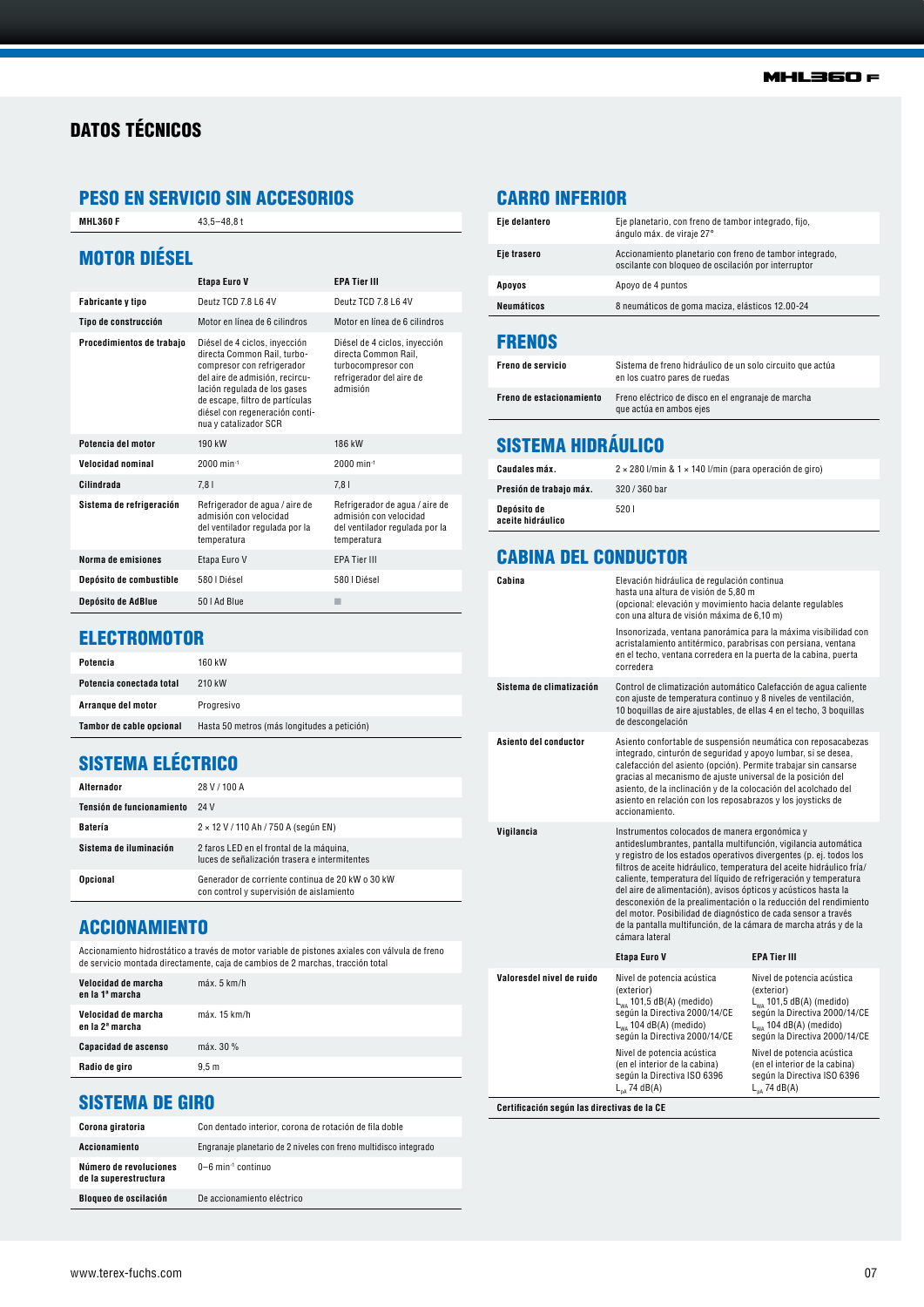#### **MHL360 F**

## DATI TECNICI

## PESO OPERATIVO SENZA ATTREZZI

**MHL360 F** 43,5-48,8 t

| <b>MOTORE DIESEL</b>         |                                                                                                                                                                                                                  |                                                                                             |
|------------------------------|------------------------------------------------------------------------------------------------------------------------------------------------------------------------------------------------------------------|---------------------------------------------------------------------------------------------|
|                              | <b>Categoria Euro V</b>                                                                                                                                                                                          | <b>EPA Tier III</b>                                                                         |
| Costruttore e tipo           | Deutz TCD 7.8 L6 4V                                                                                                                                                                                              | Deutz TCD 7.8 L6 4V                                                                         |
| <b>Costruzione</b>           | Motore a 6 cilindri in linea                                                                                                                                                                                     | Motore a 6 cilindri in linea                                                                |
| Ciclo di Javoro              | Motore diesel a 4 tempi,<br>sistema d'injezione<br>diretta Common Rail.<br>turbocompressore, ritorno<br>gas di scarico variabile,<br>filtro antiparticolato con<br>rigenerazione continua e<br>catalizzatore SCR | Motore diesel a 4 tempi,<br>sistema d'injezione<br>diretta Common Rail.<br>turbocompressore |
| Potenza motore               | 190 kW                                                                                                                                                                                                           | 186 kW                                                                                      |
| <b>Regime nominale</b>       | $2000$ min <sup>-1</sup>                                                                                                                                                                                         | $2000$ min-1                                                                                |
| Cilindrata                   | 7,81                                                                                                                                                                                                             | 7.81                                                                                        |
| Sistema di raffreddamento    | Ad acqua/intercooler con<br>regime del ventilatore<br>termoregolato                                                                                                                                              | Ad acqua/intercooler con<br>regime del ventilatore<br>termoregolato                         |
| Normativa sui gas di scarico | Categoria Euro V                                                                                                                                                                                                 | <b>EPA Tier III</b>                                                                         |
| Serbatoio del carburante     | 580 I diesel                                                                                                                                                                                                     | 580 I diesel                                                                                |
| <b>Serbatoio Ad Blue</b>     | 50   Ad Blue                                                                                                                                                                                                     |                                                                                             |

## MOTORE ELETTRICO

| Potenza                          | 160 kW                                                          |
|----------------------------------|-----------------------------------------------------------------|
| Potenza totale allacciata        | 210 kW                                                          |
| Avviamento del motore            | Tramite soft start                                              |
| Tamburo avvolgicavi<br>opzionale | Fino a 50 metri (disponibili a richiesta anche altre lunghezze) |

## CIRCUITO ELETTRICO

| Alternatore           | 28 V / 100 A                                                                                                      |
|-----------------------|-------------------------------------------------------------------------------------------------------------------|
| Tensione di esercizio | 24 V                                                                                                              |
| <b>Batteria</b>       | $2 \times 12$ V/110 Ah/750 A (a norma EN)                                                                         |
| Impianto luci         | $2 \times$ fari LED sulla parte anteriore della macchina,<br>luci d'ingombro posteriori e indicatori di direzione |
| <b>Opzione</b>        | Generatore a corrente continua da 20 kW o 30 kW<br>con controllo e monitoraggio dell'isolamento                   |

# **TRAZIONE**

Trazione idrostatica mediante motore a pistoni assiali a regolazione continua con valvola di rallentamento montata direttamente, cambio a 2 marce, trazione integrale

| Velocità di marcia<br>1º marcia | max. 5 km/h      |
|---------------------------------|------------------|
| Velocità di marcia<br>2º marcia | max. 15 km/h     |
| Capacità di salita              | max. 30%         |
| Diametri di sterzata            | 9.5 <sub>m</sub> |

# CARRELLO

| 686 VI                  |                                                                                                                    |
|-------------------------|--------------------------------------------------------------------------------------------------------------------|
| Pneumatici              | Gomma piena (elastica) 8 pezzi 12.00-24                                                                            |
| Sostegno                | Sostegno a 4 punti                                                                                                 |
| Assale posteriore       | Assale motore planetario con freno a tamburo integrato,<br>oscillante, con bloccaggio dell'oscillazione inseribile |
| <b>Assale anteriore</b> | Assale motore planetario con freno a tamburo integrato,<br>rigido, angolo di sterzata max. 27°                     |

| Freno di servizio      | Sistema di frenatura monocircuito ad azionamento idraulico<br>agendo su tutte e quattro le coppie di ruote. |
|------------------------|-------------------------------------------------------------------------------------------------------------|
| Freno di stazionamento | Freno a dischi azionato elettricamente dal cambio<br>con azione su entrambi gli assi                        |

## IMPIANTO IDRAULICO

| Portate max.             | $2 \times 280$ l/min e 1 $\times$ 140 l/min (per movimento di rotazione) |
|--------------------------|--------------------------------------------------------------------------|
| Pressione di lavoro max. | $320/360$ bar                                                            |
| Serbatoio olio idraulico | 5201                                                                     |

## CABINA DI GUIDA

| Cabina                           | Elevabile idraulicamente in continuo fino a un'altezza occhi di 5,80 m<br>(opzionale: elevabile e avanzabile con altezza occhi max. di 6,10 m)                                                                                                                                                                                                                                                                                                                                                                                                                                                                                                                       |                                                                                                                                                                                          |
|----------------------------------|----------------------------------------------------------------------------------------------------------------------------------------------------------------------------------------------------------------------------------------------------------------------------------------------------------------------------------------------------------------------------------------------------------------------------------------------------------------------------------------------------------------------------------------------------------------------------------------------------------------------------------------------------------------------|------------------------------------------------------------------------------------------------------------------------------------------------------------------------------------------|
|                                  | Vetri panoramici con isolamento termico-acustico per la massima<br>visuale, parabrezza con avvolgibile, finestra d'ispezione nel tetto<br>della cabina, finestrino scorrevole nella porta della cabina, porta<br>scorrevole                                                                                                                                                                                                                                                                                                                                                                                                                                          |                                                                                                                                                                                          |
| <b>Climatizzazione</b>           | Climatizzazione automatica. Riscaldamento ad acqua calda con<br>regolazione continua della temperatura e soffiante a 8 livelli,<br>10 bocchette di aerazione regolabili, di cui 4 nel tetto,<br>3 sbrinatori regolabili                                                                                                                                                                                                                                                                                                                                                                                                                                              |                                                                                                                                                                                          |
| Sedile conducente                | Sedile comfort a sospensione pneumatica con poggiatesta<br>integrato, cintura di sicurezza e supporto lombare, sedile<br>riscaldato (su richiesta). Riduce l'affaticamento grazie alla<br>possibilità di regolare la posizione o l'inclinazione del sedile<br>nonché grazie alla posizione dell'imbottitura rispetto ai braccioli<br>e joystick risonante                                                                                                                                                                                                                                                                                                            |                                                                                                                                                                                          |
| Controllo                        | Strumentazione disposta in modo ergonomico, antiriflesso,<br>display multifunzione, controllo automatico e memorizzazione<br>delle modalità operative anomale con spie di allarme<br>(ad es. tutti i filtri dell'olio idraulico, temperatura dell'olio<br>idraulico freddo/caldo, temperatura del liquido di raffreddamento<br>e temperatura dell'aria di alimentazione, carico filtro<br>antiparticolato diesel), allarme ottico e acustico fino alla<br>disattivazione del pilotaggio o riduzione della potenza del motore.<br>Possibilità diagnostica dei singoli sensori mediante il display<br>multifunzione, videocamera di retromarcia e videocamera laterale |                                                                                                                                                                                          |
|                                  | <b>Categoria Euro V</b>                                                                                                                                                                                                                                                                                                                                                                                                                                                                                                                                                                                                                                              | <b>EPA Tier III</b>                                                                                                                                                                      |
| Livelli di<br>pressione acustica | Livello di pressione acustica<br>(all'aperto)<br>$L_{wa}$ 101,5 dB(A) (misurato)<br>secondo la direttiva 2000/14/CE<br>$L_{WA}$ 104 dB(A) (garantito)<br>secondo la direttiva 2000/14/CE                                                                                                                                                                                                                                                                                                                                                                                                                                                                             | Livello di pressione acustica<br>(all'aperto)<br>$L_{wa}$ 101,5 dB(A) (misurato)<br>secondo la direttiva 2000/14/CE<br>$L_{WA}$ 104 dB(A) (garantito)<br>secondo la direttiva 2000/14/CE |
|                                  | Livello di pressione acustica<br>(all'interno della cabina)<br>secondo la direttiva ISO 6396<br>$L_{nA}$ 74 dB(A)                                                                                                                                                                                                                                                                                                                                                                                                                                                                                                                                                    | Livello di pressione acustica<br>(all'interno della cabina)<br>secondo la direttiva ISO 6396<br>$L_{nA}$ 74 dB(A)                                                                        |

**Attestazione secondo le direttive CE**

# GRUPPO DI ROTAZIONE

| Ralla                            | Dentatura interna, corona di tornitura sferica a doppia fila |
|----------------------------------|--------------------------------------------------------------|
| <b>Trasmissione</b>              | Ingranaggi planetari a 2 stadi con freno a dischi integrato  |
| Numero di giri<br>della torretta | 0-6 min <sup>-1</sup> in continuo                            |
| Arresto rotazione                | Ad azionamento elettrico                                     |

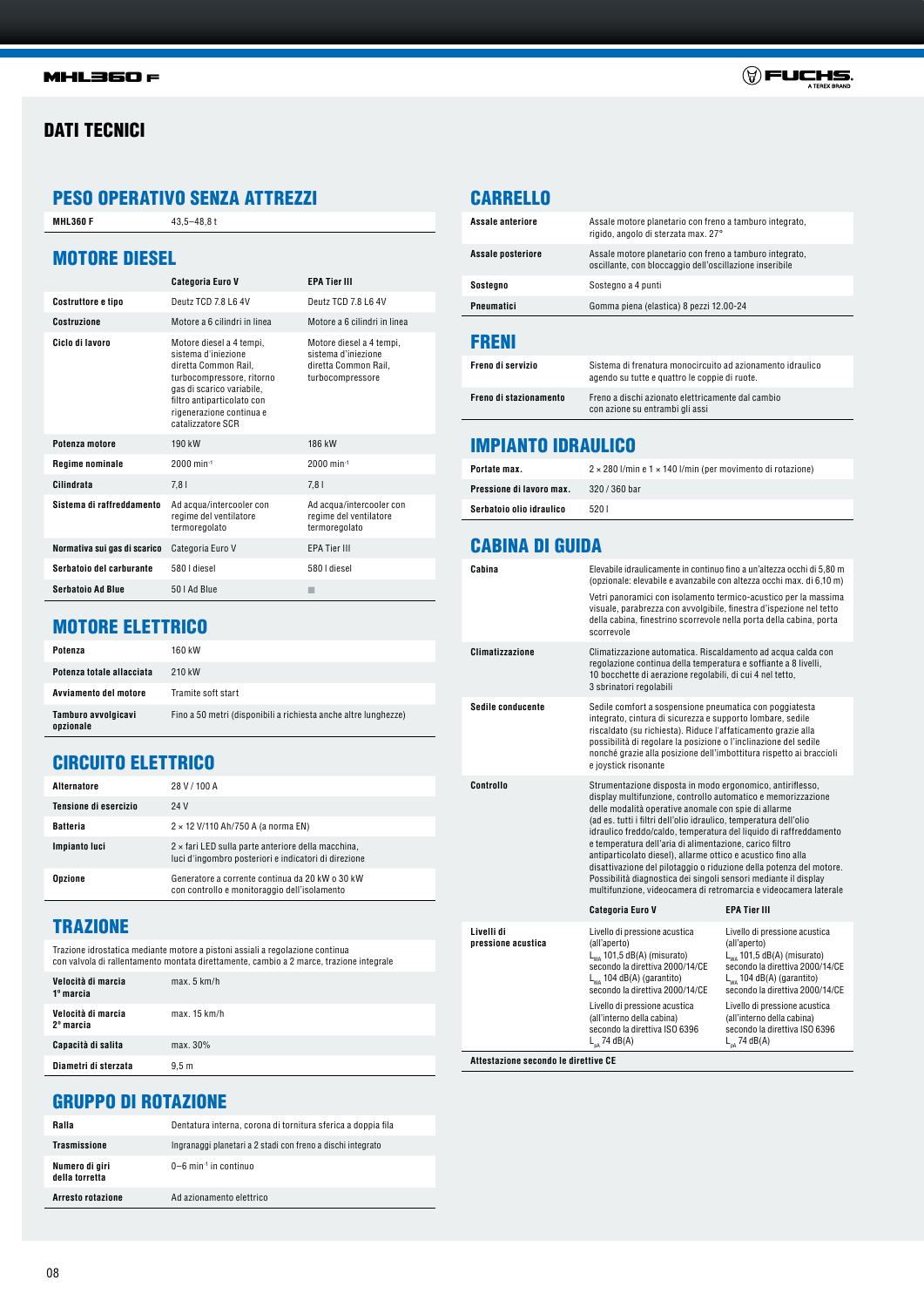# DADOS TÉCNICOS

# PESO OPERACIONAL SEM ACESSÓRIO

**MHL360 F** 43,5-48,8 t

#### MOTOR A DIESEL

|                                       | Nível V UE                                                                                                                                                                                                                                                                    | <b>EPA Tier III</b>                                                                                                    |
|---------------------------------------|-------------------------------------------------------------------------------------------------------------------------------------------------------------------------------------------------------------------------------------------------------------------------------|------------------------------------------------------------------------------------------------------------------------|
| Fabricante e tipo                     | Deutz TCD 7.8 L6 4V                                                                                                                                                                                                                                                           | Deutz TCD 7.8 L6 4V                                                                                                    |
| Modelo                                | Motor de 6 cilindros em linha                                                                                                                                                                                                                                                 | Motor de 6 cilindros em linha                                                                                          |
| Modo de funcionamento                 | Diesel de 4 tempos, injeção<br>direta Common Rail, turbo-<br>compressor com resfriamento<br>de ar de sobrealimentação,<br>sistema de recirculação dos<br>gases de escape regulado,<br>filtro de partículas de motor<br>a diesel com regeneração<br>contínua e catalisador SCR | Diesel de 4 tempos,<br>injeção direta Common<br>Rail, turbocompressor<br>com resfriamento de ar de<br>sobrealimentação |
| Potência do motor                     | 190 kW                                                                                                                                                                                                                                                                        | 186 kW                                                                                                                 |
| Rotação nominal                       | 2000 rpm                                                                                                                                                                                                                                                                      | 2000 rpm                                                                                                               |
| Cilindrada                            | 7,81                                                                                                                                                                                                                                                                          | 7,81                                                                                                                   |
| Sistema de refrigeração               | Refrigeração a água/ar de<br>sobrealimentação<br>com velocidade do ventilador<br>com controle por temperatura                                                                                                                                                                 | Refrigeração a água/ar de<br>sobrealimentação<br>com velocidade do ventilador<br>com controle por temperatura          |
| Norma relativa<br>aos gases de escape | Nível V UE                                                                                                                                                                                                                                                                    | <b>EPA Tier III</b>                                                                                                    |
| Tanque de combustível                 | 580   Diesel                                                                                                                                                                                                                                                                  | 580   Diesel                                                                                                           |
| <b>Tangue Ad Blue</b>                 | 50   Ad Blue                                                                                                                                                                                                                                                                  |                                                                                                                        |

# SISTEMA GIRATÓRIO

| Coroa giratória                                | Coroa de orientação interna paralela                         |
|------------------------------------------------|--------------------------------------------------------------|
| Acionamento                                    | Engrenagem planetária bifásica com freio de discos múltiplos |
| Velocidade de rotação<br>da estrutura superior | 0-6 rpm progressiva                                          |
| <b>Bloqueio do</b><br>sistema de rotação       | Acionamento elétrico                                         |
|                                                |                                                              |

#### **CHASSI**

| Eixo dianteiro | Eixo planetário com freio de tambor integrado,<br>de montagem rígida, ângulo de giro máx. de 27°                    |
|----------------|---------------------------------------------------------------------------------------------------------------------|
| Eixo traseiro  | Eixo planetário oscilante com freio de tambor integrado,<br>de montagem oscilante e bloqueio de oscilação acionável |
| Apoio          | Apoio em 4 pontos                                                                                                   |
| Rodado         | Borracha macica, material elástico 8 unidades 12.00-24                                                              |

#### SISTEMA DE FRENAGEM

| Freio de servico | Sistema de freio de circuito único de acionamento hidráulico<br>nos quatro pares de rodas  |
|------------------|--------------------------------------------------------------------------------------------|
| Freio de mão     | Freio de disco e mola de acionamento elétrico<br>na caixa de transmissão em ambos os eixos |
|                  |                                                                                            |

# SISTEMA HIDRÁULICO

| Volumes máx.                               | $2 \times 280$ l/min e 1 $\times$ 140 l/min (para o acionamento giratório) |
|--------------------------------------------|----------------------------------------------------------------------------|
| Pressão de<br>funcionamento máx.           | $320/360$ bar                                                              |
| <b>Depósito de fluido hidráulico</b> 520 l |                                                                            |

#### CABINE DO CONDUTOR

| Cabine                                | Ajustável continuamente na vertical, de forma hidráulica,<br>até uma altura de visão de 5,80 m<br>(opção: Ajustável na vertical e horizontal<br>com 6,10 m de altura de visão, no máximo)<br>Janelas panorâmicas com isolamento de ruído e vidro de<br>proteção térmica para uma melhor visibilidade, para-brisas com<br>estore, janela de visualização no tejadilho, janela deslizante na<br>porta da cabine, porta deslizante                                                                                                                                                                                                       |                                                                                                                                                                               |  |  |  |
|---------------------------------------|---------------------------------------------------------------------------------------------------------------------------------------------------------------------------------------------------------------------------------------------------------------------------------------------------------------------------------------------------------------------------------------------------------------------------------------------------------------------------------------------------------------------------------------------------------------------------------------------------------------------------------------|-------------------------------------------------------------------------------------------------------------------------------------------------------------------------------|--|--|--|
| Climatização                          | Ar condicionado automático. Aquecimento a água quente com ajus-<br>te progressivo da temperatura e ventilador de 8 níveis, 10 jatos de<br>ar ajustáveis, dos quais 4 no tejadilho, 3 bocais anticongelamento                                                                                                                                                                                                                                                                                                                                                                                                                          |                                                                                                                                                                               |  |  |  |
| <b>Banco do condutor</b>              | Banco de conforto com suspensão a ar e encosto para a cabeça<br>integrada, cinto de segurança e apoio lombar, assentos aquecidos<br>(opcional). Permite trabalhar confortavelmente graças a opções<br>de ajuste universais da posição do banco, da inclinação do banco,<br>bem como da posição das almofadas dos apoios de braços e dos<br>joysticks articuláveis                                                                                                                                                                                                                                                                     |                                                                                                                                                                               |  |  |  |
| <b>Monitoramento</b>                  | Painel de instrumentos ergonômico e anti-brilho, visor multifunções,<br>monitoramento automático e gravação de estados de funcionamento<br>divergentes (por exemplo, todos os filtros de fluido hidráulico, tem-<br>peratura do fluido hidráulico frio/quente, temperatura do fluido de<br>refrigeração e temperatura do ar de sobrealimentação, carregamento<br>do filtro de partículas do motor a diesel), aviso ideal e sonoro até<br>a desativação do pré-controle e/ou redução da potência do motor.<br>Possibilidade de diagnóstico dos sensores individuais através do<br>visor multifunções, câmera traseira e câmera lateral |                                                                                                                                                                               |  |  |  |
|                                       | Nível V UE                                                                                                                                                                                                                                                                                                                                                                                                                                                                                                                                                                                                                            | <b>EPA Tier III</b>                                                                                                                                                           |  |  |  |
| Valores do nível sonoro               | Nível de potência sonora<br>(exterior)<br>$L_{wa}$ 101,5 dB(A) (medido)<br>conforme a Diretiva 2000/14/CE<br>L <sub>wa</sub> 104 dB(A) (garantido)<br>conforme a Diretiva 2000/14/CE                                                                                                                                                                                                                                                                                                                                                                                                                                                  | Nível de potência sonora<br>(exterior)<br>$L_{wa}$ 101,5 dB(A) (medido)<br>conforme a Diretiva 2000/14/CE<br>$L_{wa}$ 104 dB(A) (garantido)<br>conforme a Diretiva 2000/14/CE |  |  |  |
|                                       | Nível de pressão sonora<br>(no interior da cabine)<br>conforme a Diretiva ISO 6396<br>$L_{nA}$ 74 dB(A)                                                                                                                                                                                                                                                                                                                                                                                                                                                                                                                               | Nível de pressão sonora<br>(no interior da cabine)<br>conforme a Diretiva ISO 6396<br>$L_{DA}$ 74 dB(A)                                                                       |  |  |  |
| Certificação conforme as Diretivas CE |                                                                                                                                                                                                                                                                                                                                                                                                                                                                                                                                                                                                                                       |                                                                                                                                                                               |  |  |  |

# MOTOR ELÉTRICO

| Potência                  | 160 kW                                                     |
|---------------------------|------------------------------------------------------------|
| Potência de ligação total | 210 kW                                                     |
| Arrangue do motor         | Com arrangue suave                                         |
| Tambor de cabos opcional  | Até 50 metros (outros comprimentos disponíveis sob pedido) |

## SISTEMA ELÉTRICO

| Gerador               | 28 V/100 A                                                                                         |
|-----------------------|----------------------------------------------------------------------------------------------------|
| Tensão operacional    | 24 V                                                                                               |
| <b>Bateria</b>        | $2 \times 12$ V/110 Ah/750 A (conforme EN)                                                         |
| Sistema de iluminação | 2 × faróis LED na frente da máquina,<br>luzes traseiras e luzes de indicação de mudança de direção |
| Opcão                 | Dínamo de 20 kW ou 30 kW<br>com controle e monitoramento de isolamento                             |

## **TRANSMISSÃO**

Transmissão hidrostática através de um motor de pistão axial de controle progressivo com válvula de freio de serviço montada diretamente, caixa de velocidade de 2 mudanças, tração total

| Velocidade da<br>1ª marcha             | max.5 km/h       |
|----------------------------------------|------------------|
| Velocidade da<br>2 <sup>ª</sup> marcha | max. 15 km/h     |
| Capacidade de inclinação               | máx. 30%         |
| Raio de viragem                        | 9.5 <sub>m</sub> |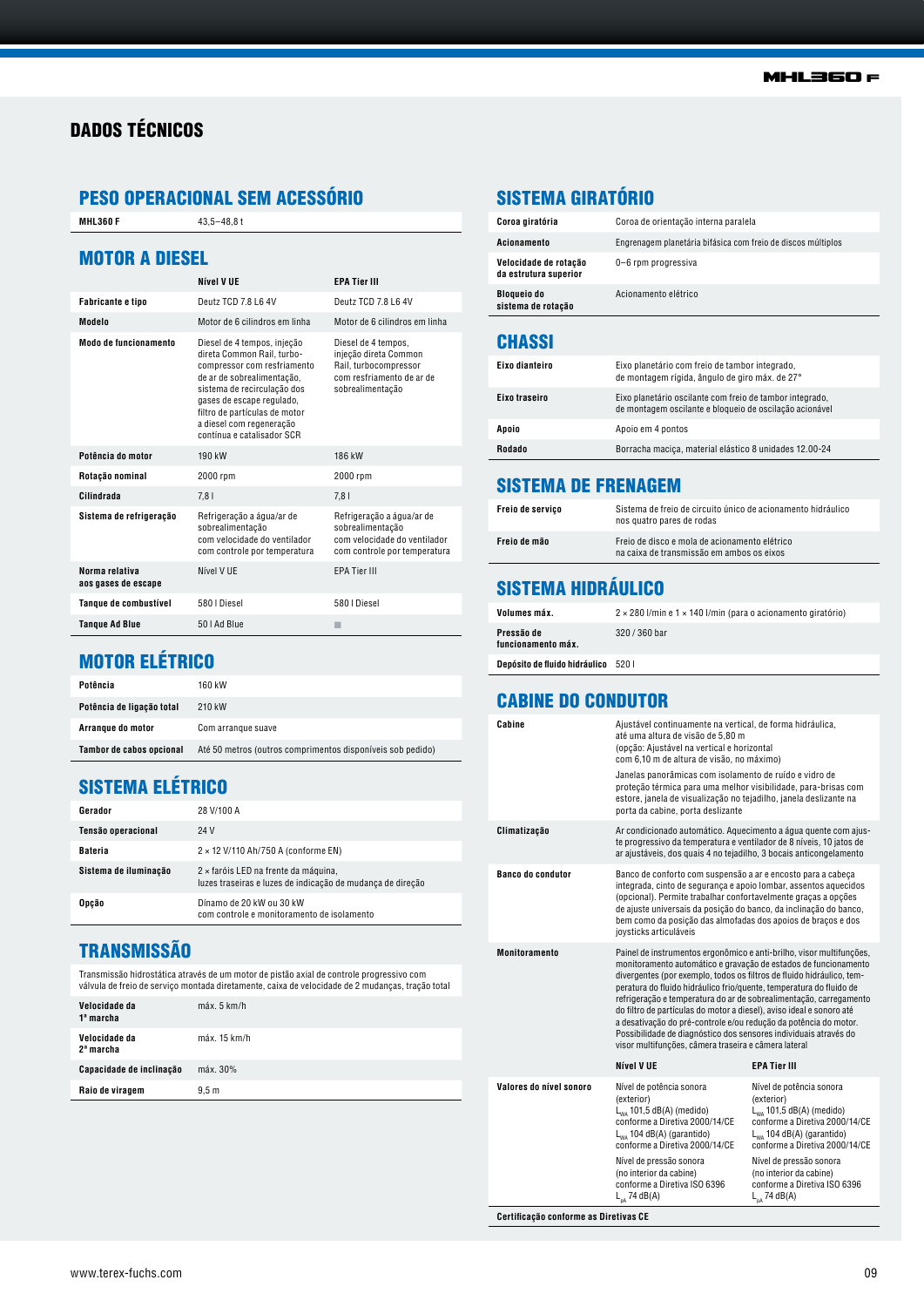#### **MHL360 F**

| <b>EQUIPMENT</b>                                                  | AUSSTATTUNG                                                           | EQUIPEMENT                                                                              | <b>EQUIPO</b>                                                                                                                                                                      | APPARECCHIATURA EQUIPAMENTO                                                           |                                                                                           | Standard<br>Estándar<br>Padrão | Option<br>En option<br>Opcional<br>Opzionale<br>Opção |
|-------------------------------------------------------------------|-----------------------------------------------------------------------|-----------------------------------------------------------------------------------------|------------------------------------------------------------------------------------------------------------------------------------------------------------------------------------|---------------------------------------------------------------------------------------|-------------------------------------------------------------------------------------------|--------------------------------|-------------------------------------------------------|
| <b>DIESEL ENGINE</b>                                              | <b>DIESELMOTOR</b>                                                    | <b>MOTEUR DIESEL</b>                                                                    | <b>MOTOR DIÉSEL</b>                                                                                                                                                                | <b>MOTORE DIESEL</b>                                                                  | <b>MOTOR A DIESEL</b>                                                                     |                                |                                                       |
| Intercooler and<br>coolant radiator                               | Ladeluft- und<br>Kühlmittelkühler                                     | Radiateur d'air de<br>suralimentation et de liquide<br>de refroidissement               | Refrigerador de aire de<br>admisión y de líquido<br>refrigerante                                                                                                                   | Radiatore del refrigerante<br>e di alimentazione                                      | Sistema de refrigeração do<br>ar de sobrealimentação/<br>líquido de refrigeração          |                                |                                                       |
| Direct electronic fuel<br>injection / common rail                 | Elektronische Direkt-<br>einspritzung / Common Rail                   | Injection directe<br>électronique / Common Rail                                         | Inyección directa<br>electrónica / Common Rail                                                                                                                                     | Iniezione elettrica diretta/<br><b>Common Rail</b>                                    | Injeção direta eletrônica/<br>Common Rail                                                 | $\bullet$                      |                                                       |
| Advanced automatic idle incl.<br>engine shut-off function         | Erweiterte Leerlaufautomatik<br>mit Motorabschaltfunktion             | Marche à vide automatique<br>étendue avec fonction<br>d'arrêt du moteur                 | Ralentí automático<br>avanzado con función de<br>apagado del motor                                                                                                                 | Minimo automatico<br>avanzato con funzione di<br>spegnimento motore                   | Sistema automático de ponto<br>morto avançado com função<br>de corte da corrente do motor | ●                              |                                                       |
| Engine preheating                                                 | Motorvorwärmung                                                       | Préchauffage du moteur                                                                  | Precalentamiento del motor                                                                                                                                                         | Preriscaldamento del motore                                                           | Pré-aquecimento do motor                                                                  |                                |                                                       |
| Engine diagnostics interface                                      | Motor-Diagnose-<br>Schnittstelle                                      | Interface de diagnostic<br>moteur                                                       | Interfaz de diagnóstico<br>del motor                                                                                                                                               | Interfaccia diagnosi motore                                                           | Interface de diagnóstico<br>do motor                                                      | $\bullet$                      |                                                       |
| Temperature-dependent<br>fan drive                                | Temperaturgeregelter<br>Lüfterantrieb                                 | Entraînement de ventilateur<br>en fonction de la température                            | Accionamiento del ventilador<br>en función de la temperatura                                                                                                                       | Azionamento ventilatore<br>dipendente dalla temperatura                               | Acionamento do ventilador<br>em função da temperatura                                     |                                |                                                       |
| <b>UNDERCARRIAGE</b>                                              | <b>UNTERWAGEN</b>                                                     | <b>CHÂSSIS</b>                                                                          | <b>CARRO INFERIOR</b>                                                                                                                                                              | <b>CARRELLO</b>                                                                       | <b>CHASSI</b>                                                                             |                                |                                                       |
| All-wheel drive<br>with differential                              | Allradantrieb<br>mit Differenzial                                     | Transmission intégrale<br>avec différentiel                                             | Tracción integral<br>con diferencial                                                                                                                                               | Trazione integrale<br>con differenziale                                               | Tração total<br>com diferencial                                                           | $\bullet$                      |                                                       |
| Drum brakes                                                       | Trommelbremse                                                         | Frein à tambour                                                                         | Freno de tambor                                                                                                                                                                    | Freno a tamburo                                                                       | Freio de tambor                                                                           |                                |                                                       |
| Rear axle oscillating lock                                        | Pendelachsverriegelung<br>Hinterachse                                 | Essieu AR oscillant à<br>verrouillage hydraulique                                       | Bloqueo del eje de<br>oscilación eje trasero                                                                                                                                       | Blocco dell'assale oscillante<br>asse posteriore                                      | Bloqueio de oscilação do<br>eixo traseiro                                                 |                                |                                                       |
| 2-speed powershift<br>transmission                                | 2-Gang-Lastschaltgetriebe                                             | Boîte transfert à passage<br>sous charge, à 2 paliers                                   | Caja de cambios de<br>2 marchas                                                                                                                                                    | Trasmissione powershift a<br>2 velocità                                               | Transmissão de<br>2 velocidades                                                           |                                |                                                       |
| 4-point stabilizers                                               | 4-Punkt-Abstützung                                                    | 4 stabilisateurs                                                                        | Apoyo de 4 puntos                                                                                                                                                                  | Sostegno a 4 punti                                                                    | Apoio em 4 pontos                                                                         | ۸                              |                                                       |
| Dozer blade in addition to<br>4-point stabilizers                 | Räumschild zusätzlich<br>zur 4-Punkt-Anstützung                       | Lame de remblayage<br>en complément aux<br>4 stabilisateurs                             | Pala adicional al apoyo<br>de 4 puntos                                                                                                                                             | Lama livellatrice accessoria<br>al sostegno a 4 punti                                 | Lâmina para além do<br>apoio em 4 pontos                                                  |                                |                                                       |
| Stabilizer cylinders with<br>integrated two-way check<br>valves   | Abstützzylinder mit<br>integrierten beidseitigen<br>Absperrventilen   | Vérins d'appui avec robinets<br>d'isolement intégrés sur les<br>deux côtés              | Cilindro de apoyo con<br>válvulas de cierre<br>integradas a ambos lados                                                                                                            | Cilindro di sostegno con<br>valvole d'intercettazione<br>integrate su entrambi i lati | Cilindros de apoio com<br>válvulas de bloqueio inte-<br>gradas de ambos os lados          | ٠                              |                                                       |
| Piston rod protection on<br>stabilizer cylinders                  | Kolbenstangenschutz<br>am Abstützzylinder                             | Tiges des vérins<br>d'appui protégées                                                   | Protección del vástago del<br>pistón con cilindro de apoyo                                                                                                                         | Protezione steli degli stan-<br>tuffi sul cilindro di sostegno                        | Proteção da haste do pistão<br>no cilindro de apoio                                       | ●                              |                                                       |
| Tool box                                                          | Werkzeugkasten                                                        | Caisse à outils                                                                         | Caja de herramientas                                                                                                                                                               | Cassetta attrezzi                                                                     | Caixa de ferramentas                                                                      |                                |                                                       |
| Special paint<br>(customer paint work)                            | Sonderlackierung                                                      | Peinture spéciale                                                                       | Pintura especial                                                                                                                                                                   | Verniciatura speciale                                                                 | Pintura especial                                                                          |                                |                                                       |
| Solid rubber tires 12.00-24<br>with intermediate rings            | Vollgummibereifung<br>12.00-24 mit<br>Zwischenringen                  | Bandage plein 12.00-24<br>à bagues intermédiaires                                       | Neumáticos de goma<br>maciza 12.00-24 con anillos<br>intermedios                                                                                                                   | Pneumatici a gomma piena<br>12.00-24 con anelli<br>distanziatori                      | Pneus de borracha maciça<br>12.00-24 com anéis<br>espaçadores                             | $\bullet$                      |                                                       |
| <b>UPPERCARRIAGE</b>                                              | <b>OBERWAGEN</b>                                                      | <b>TOURELLE</b>                                                                         | SUPERESTRUCTURA TORRETTA                                                                                                                                                           |                                                                                       | <b>ESTRUTURA</b><br><b>SUPERIOR</b>                                                       |                                |                                                       |
| Separate cooling system<br>for engine and<br>hydraulic oil cooler | Getrenntes Kühlsystem für<br>Motor- und Hydrauliköl-<br>kühler        | Système de refroidissement<br>séparé pour radiateur<br>moteur et d'huile<br>hydraulique | Sistema de refrigeración<br>separado para refrigerador<br>de aceite motor y de aceite<br>hidráulico                                                                                | Sistema di raffreddamento<br>separato per radiatore<br>motore e olio idraulico        | Sistema de refrigeração<br>separado para motor e<br>fluido hidráulico                     |                                |                                                       |
| Cooling system with<br>temperature-dependent<br>fan drive         | Kühlsystem mit<br>temperaturabhängigem<br>Lüfterantrieb               | entraînement de ventilateur<br>en fonction de la température                            | Circuit de refroidissement avec Sistema de refrigeración con Sistema di raffreddamento<br>accionamiento del ventilador con azionamento ventilatori<br>en función de la temperatura | dipendente dalla temperatura                                                          | Sistema de refrigeração com<br>acionamento do ventilador<br>em função da temperatura      | $\bullet$                      |                                                       |
| Fan drive reversing function                                      | Umkehrlüfter                                                          | Ventilateur réversible                                                                  | Ventilador reversible                                                                                                                                                              | Ventola a inversione                                                                  | Inversão do ventilador                                                                    |                                |                                                       |
| Automatic central<br>lubrication system                           | Zentralschmieranlage,<br>automatisch                                  | Graissage centralisé,<br>automatique                                                    | Dispositivo de lubricación<br>central automático                                                                                                                                   | Impianto di lubrificazione<br>centrale, automatico                                    | Sistema de lubrificação<br>central, automático                                            |                                |                                                       |
| Rear view camera                                                  | Rückfahrkamera                                                        | Caméra de marche arrière                                                                | Cámara de marcha atrás                                                                                                                                                             | Videocamera per retromarcia                                                           | Câmera de marcha à ré                                                                     |                                |                                                       |
| Side view camera                                                  | Seitenkamera                                                          | Caméra latérale                                                                         | Cámara lateral                                                                                                                                                                     | Videocamera laterale                                                                  | Câmera lateral                                                                            |                                |                                                       |
| Driving warning device                                            | Fahrwarneinrichtung                                                   | Dispositif d'avertissement<br>de conduite                                               | Alarma de marcha                                                                                                                                                                   | Dispositivo di segnalazione<br>marcia                                                 | Alarme de deslocamento                                                                    |                                |                                                       |
| Electric refuelling pump                                          | Betankungspumpe,<br>elektrisch                                        | Pompe de carburant<br>électrique                                                        | Bomba de repostaje<br>eléctrica                                                                                                                                                    | Pompa di rifornimento<br>elettrica                                                    | Bomba de reabastecimento,<br>elétrica                                                     |                                |                                                       |
| Lighting protection                                               | Leuchtenschutz                                                        | Protection des phares                                                                   | Protección para los faros                                                                                                                                                          | Protezione lampade                                                                    | Proteção da iluminação                                                                    |                                |                                                       |
| Special paint<br>(customer paint work)                            | Sonderlackierung                                                      | Peinture spéciale                                                                       | Pintura especial                                                                                                                                                                   | Verniciatura speciale                                                                 | Pintura especial                                                                          |                                |                                                       |
| <b>CAB</b>                                                        | <b>KABINE</b>                                                         | <b>CABINE</b>                                                                           | <b>CABINA</b>                                                                                                                                                                      | <b>CABINA</b>                                                                         | <b>CABINE</b>                                                                             |                                |                                                       |
| Hydraulically adjustable cab                                      | Kabinensystem hochfahrbar Système de cabine levable                   |                                                                                         | Sistema de cabina elevable                                                                                                                                                         | Sistema di cabina solle-<br>vabile                                                    | Sistema da cabine com<br>elevação                                                         |                                |                                                       |
| Cab system which can be<br>elevated and moved forward             | Hoch- und vorfahrbares<br>Kabinensystem                               | Système de cabine levable<br>et à avance                                                | Sistema de cabina elevable<br>y de avance                                                                                                                                          | Sistema di cabina a solleva-<br>mento e cabina mobile                                 | Sistema da cabine com<br>ajuste vertical e horizontal                                     |                                |                                                       |
| Safety glass                                                      | Sicherheitsverglasung                                                 | Vitrage de sécurité                                                                     | Acristalado de seguridad                                                                                                                                                           | Vetri di sicurezza                                                                    | Vitrificação de segurança                                                                 |                                |                                                       |
| Sliding window in cab door                                        | Schiebefenster<br>in Kabinentür                                       | Vitre coulissante dans la<br>porte de la cabine                                         | Ventana corredera<br>en la puerta de la cabina                                                                                                                                     | Finestrino scorrevole<br>nella porta della cabina                                     | Janela deslizante<br>na porta da cabine                                                   |                                |                                                       |
| Reinforced glass<br>(windscreen and roof panel)                   | Verbundsicherheitsglas P5A<br>(Frontscheibe<br>und Dachfenster)       | Vitrage blindé<br>(pare-brise et<br>fenêtre de toit)                                    | Cristal blindado<br>(parabrisas y<br>ventana del techo)                                                                                                                            | Vetro blindato<br>(parabrezza<br>e finestrino tetto)                                  | Vidro blindado<br>(para-brisas<br>e janela do tejadilho)                                  |                                |                                                       |
| Reinforced glass (wind-<br>screen and roof panel) (FQC)           | Verbundsicherheitsglas P5A<br>(Frontscheibe und<br>Dachfenster) (FQC) | Vitrage blindé (pare-brise et<br>fenêtre de toit) (FQC)                                 | Cristal blindado (parabrisas<br>y ventana del techo) (FQC)                                                                                                                         | Vetro blindato (parabrezza e<br>finestrino tetto) (FQC)                               | Vidro blindado (para-brisas<br>e janela do tejadilho) (FQC)                               |                                |                                                       |

 $\textcircled{y} \text{FUCHS},$ 

#### 10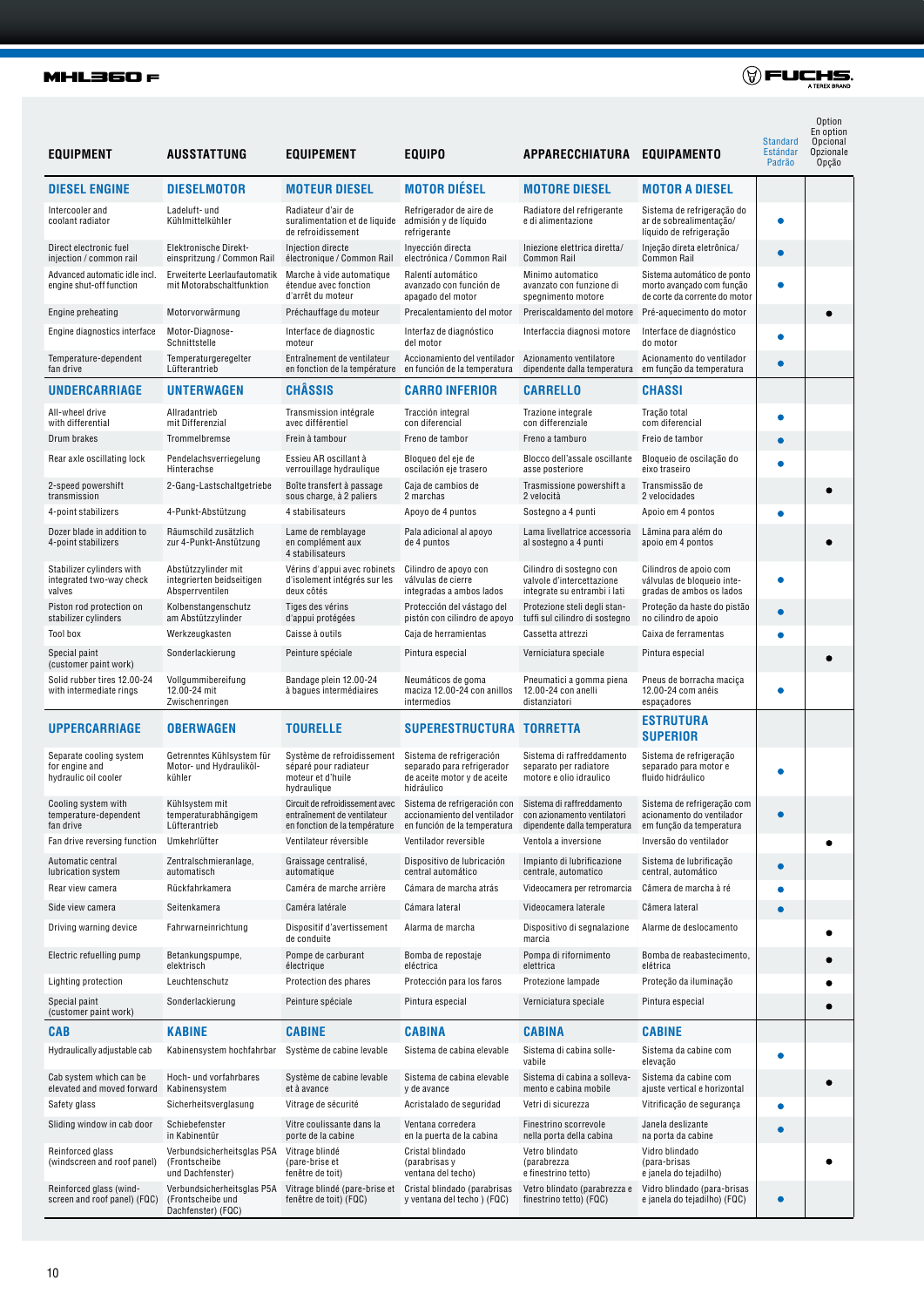#### **MHL360 F**

| <b>EQUIPMENT</b>                                                                       | <b>AUSSTATTUNG</b>                                                                                    | <b>EQUIPEMENT</b>                                                                                                        | <b>EQUIPO</b>                                                                                                                          | APPARECCHIATURA EQUIPAMENTO                                                                                             |                                                                                                                                           | <b>Standard</b><br>Estándar<br>Padrão | Option<br>En option<br>Opcional<br>Opzionale<br>Opção |
|----------------------------------------------------------------------------------------|-------------------------------------------------------------------------------------------------------|--------------------------------------------------------------------------------------------------------------------------|----------------------------------------------------------------------------------------------------------------------------------------|-------------------------------------------------------------------------------------------------------------------------|-------------------------------------------------------------------------------------------------------------------------------------------|---------------------------------------|-------------------------------------------------------|
| <b>CAB</b>                                                                             | <b>KABINE</b>                                                                                         | <b>CABINE</b>                                                                                                            | <b>CABINA</b>                                                                                                                          | <b>CABINA</b>                                                                                                           | <b>CABINE</b>                                                                                                                             |                                       |                                                       |
| Windshield washer system                                                               | Wisch-Waschanlage                                                                                     | Système essuie/lave-glace                                                                                                | Limpiaparabrisas                                                                                                                       | Tergilavavetro (parabrezza)                                                                                             | Sistema de lavagem                                                                                                                        | Ŏ                                     |                                                       |
| Roof washer system                                                                     | (Frontscheibe)<br>Wisch-Waschanlage                                                                   | (pare-brise)<br>Système essuie/lave-glace                                                                                | (parabrisas)<br>Limpiaparabrisas                                                                                                       | Tergilavavetro (finestrino                                                                                              | (para-brisas)<br>Sistema de lavagem                                                                                                       |                                       |                                                       |
| Air-cushioned operator seat<br>with headrest, seatbelt, and<br>lumbar support          | (Dachfenster)<br>Fahrersitz luftgefedert mit<br>Kopfstütze, Sicherheitsgurt<br>und Lendenwirbelstütze | (fenêtre de toit)<br>Siège à suspension pneu-<br>matique avec appui-tête,<br>ceinture de sécurité et<br>soutien lombaire | (ventana del techo)<br>Asiento del conductor con<br>suspensión neumática con<br>reposacabezas, cinturón de<br>seguridad y apoyo lumbar | tetto)<br>Sedile del conducente<br>molleggiato ad aria con pog-<br>giatesta, cintura di sicurezza<br>e supporto lombare | (janela do tejadilho)<br>Banco do condutor com sus-<br>pensão a ar e encosto para a<br>cabeça, cinto de segurança e<br>apoio de segurança | e                                     |                                                       |
| Seat heating                                                                           | Sitzheizung                                                                                           | Siège chauffant                                                                                                          | Calefacción del asiento                                                                                                                | Riscaldamento sedile                                                                                                    | Aquecimento do banco                                                                                                                      |                                       | $\bullet$                                             |
| Joystick steering                                                                      | Joystick Lenkung                                                                                      | Direction joystick                                                                                                       | Dirección con joystick                                                                                                                 | Sterzata con joystick                                                                                                   | Controle por joystick                                                                                                                     | Ó                                     |                                                       |
| Steering column, height and<br>tilt adjustable<br>Automatic air conditioning<br>system | Lenksäule, neigbar und<br>höhenverstellbar<br>Klimaanlage                                             | Colonne de direction, réglage<br>en inclinaison et en hauteur<br>Climatisation                                           | Árbol de dirección reclina-<br>ble y de altura regulable<br>Aire acondicionado                                                         | Piantone dello sterzo, inclina-<br>bile e regolabile in altezza<br>Impianto di climatizzazione                          | Coluna de direção, inclinável<br>e ajustável em altura<br>Ar condicionado                                                                 | Ó                                     |                                                       |
| Independent heating system                                                             | Standheizung                                                                                          | Chauffage auxiliaire                                                                                                     | Calefacción independiente                                                                                                              | Riscaldamento indipendente                                                                                              | Aquecimento independente                                                                                                                  |                                       |                                                       |
| Multi-function display                                                                 | Multifunktionsdisplay                                                                                 | Ecran multifonction                                                                                                      | Pantalla multifuncional                                                                                                                | Display multifunzione                                                                                                   | Visor multifunções                                                                                                                        | O                                     |                                                       |
| Document net                                                                           | Dokumentennetz                                                                                        | Réseau de documents                                                                                                      | Red de documentos                                                                                                                      | Rete per documenti                                                                                                      | Rede para documentos                                                                                                                      |                                       |                                                       |
| Roof guard grille<br>(FOPS)<br>Protective grilles to front<br>and roof                 | Dachschutzgitter<br>(FOPS)<br>Front- und Dachschutzgitter                                             | Grille de protection<br>sur le toit (FOPS)<br>Protection frontale et de toit                                             | Rejilla protectora de techo<br>(FOPS)<br>Reja de protección frontal y<br>en el techo                                                   | Griglia di protezione tetto<br>(FOPS)<br>Griglia frontale e protezione<br>tetto                                         | Grade de proteção do teto<br>(FOPS)<br>Grade de proteção frontal<br>e do teto                                                             |                                       |                                                       |
| 12V transformer                                                                        | Spannungswandler 12 V                                                                                 | Transformateur 12 V                                                                                                      | Transformador de tensión                                                                                                               | Trasformatore 12 V                                                                                                      | Transformador de 12 V                                                                                                                     |                                       |                                                       |
| Radio USB & Bluetooth<br>(EU & USA)                                                    | Radio USB & Bluetooth<br>(EU & USA)                                                                   | Radio USB et Bluetooth<br>(UE et $E.-U$ .)                                                                               | de 12 V<br>Radio USB y Bluetooth<br>(UE $y$ EE. UU.)                                                                                   | Radio USB e Bluetooth<br>(EU e USA)                                                                                     | Rádio USB e Bluetooth<br>(UE e EUA)                                                                                                       | ٠                                     |                                                       |
| 12V socket                                                                             | 12 V Steckdose                                                                                        | Prise femelle 12 V                                                                                                       | Enchufes de 12 V                                                                                                                       | Presa 12 V                                                                                                              | Tomada de 12 V                                                                                                                            |                                       |                                                       |
| Fire extinguisher,<br>dry powder                                                       | Pulverfeuerlöscher<br>in Kabine                                                                       | Extincteur à poudre<br>dans la cabine                                                                                    | Extintor de polvo químico<br>en la cabina                                                                                              | Estintore a polvere<br>in cabina                                                                                        | Extintor de incêndio<br>na cabine                                                                                                         |                                       |                                                       |
| Travel alarm w/ rotating<br>beacon                                                     | Warneinrichtung Fahren<br>mit Rundumleuchte                                                           | Avertisseurs de conduite<br>avec gyrophare                                                                               | Dispositivo de aviso de<br>marcha con faro giratorio                                                                                   | Dispositivo di avviso<br>marcia con girofaro                                                                            | Alarme de deslocamento<br>com luz rotativa                                                                                                |                                       | ۰                                                     |
| <b>OTHER</b><br><b>EQUIPMENT</b>                                                       | <b>SONSTIGE</b><br><b>AUSSTATTUNG</b>                                                                 | <b>AUTRES</b><br><b>EQUIPEMENTS</b>                                                                                      | <b>OTROS</b><br><b>EQUIPOS</b>                                                                                                         | ATTREZZATURE<br><b>OPTIONAL</b>                                                                                         | <b>OUTRO</b><br><b>EQUIPAMENTO</b>                                                                                                        |                                       |                                                       |
| 20 kW DC generator<br>with controls                                                    | 20 kW Gleichstrom-<br>generator mit Steuerung                                                         | Génératrice de courant<br>continu 20 kW avec<br>commande                                                                 | Generador de corriente<br>continua de 20 kW<br>con control                                                                             | Generatore a corrente<br>continua 20 kW<br>con controllo                                                                | Dínamo de 20 kW<br>com controle                                                                                                           |                                       |                                                       |
| 30 kW DC generator<br>with controls                                                    | 30 kW Gleichstrom-<br>generator mit Steuerung                                                         | Génératrice de courant<br>continu 30 kW<br>avec commande                                                                 | Generador de corriente<br>continua de 30 kW<br>con control                                                                             | Generatore a corrente<br>continua 30 kW<br>con controllo                                                                | Dínamo de 30 kW<br>com controle                                                                                                           |                                       |                                                       |
| Close proximity range<br>limiter for dipper stick                                      | Nahbereichserweiterung<br>für Ladestiel                                                               | Extension en zone proche<br>pour balancier                                                                               | Expansión de corto alcance<br>para el balancín                                                                                         | Estensione area di prossimi-<br>tà con avambraccio                                                                      | Limitador de proximidade<br>para o braço de carga                                                                                         | $\bullet$                             |                                                       |
| Coolant and hydraulic oil<br>level monitoring system                                   | Niveauwächter für<br>Kühlmittel- und<br>Hydraulikölstand                                              | Contrôleurs de niveau<br>de réfrigérant et d'huile<br>hydraulique                                                        | Interruptores de nivel de<br>líquido refrigerante y de<br>aceite hidráulico                                                            | Controllo di livello olio<br>idraulico e refrigerante                                                                   | Medidores de nível de<br>líquido de refrigeração e<br>fluido hidráulico                                                                   | O                                     |                                                       |
| Filter system for<br>attachments                                                       | Werkzeugfilter-System                                                                                 | Système de filtre outil                                                                                                  | Sistema de herramienta<br>de filtro                                                                                                    | Sistema di filtro utensili                                                                                              | Sistema de filtro de<br>ferramentas                                                                                                       |                                       |                                                       |
| Filter system for<br>attachments (FQC)                                                 | Werkzeugfilter-System<br>(FQC)                                                                        | Système de filtre outil<br>(FQC)                                                                                         | Sistema de herramienta de<br>filtro (FQC)                                                                                              | Sistema di filtro utensili<br>(FQC)                                                                                     | Sistema de filtro de<br>ferramentas (FQC)                                                                                                 | $\bullet$                             |                                                       |
| Hose rupture valve<br>for boom cylinder                                                | Rohrbruchsicherung<br>für Hubzylinder                                                                 | Clapet de sécurité pour<br>cylindre de levage                                                                            | Seguro contra rotura de tubo<br>para el cilindro de elevación                                                                          | Valvola di arresto automatica Proteção contra rupturas<br>per cilindro di sollevamento                                  | do macaco hidráulico                                                                                                                      | Ó                                     |                                                       |
| Hose rupture valve<br>for stick cylinder                                               | Rohrbruchsicherung<br>für Stielzylinder                                                               | Clapet de sécurité pour<br>vérin de balancier                                                                            | Seguro contra rotura de<br>tubo para el balancín                                                                                       | Valvola di arresto automatica<br>per cilindro dell'avambraccio                                                          | Proteção contra rupturas<br>do cilindro da haste                                                                                          | ė                                     |                                                       |
| Overload warning device                                                                | Überlastwarneinrichtung                                                                               | avertisseur de surcharge,                                                                                                | Dispositivo de aviso de<br>sobrecarga                                                                                                  | Dispositivo di rilevazione e<br>segnalazione di sovraccarico                                                            | Dispositivo de aviso de<br>sobrecarga                                                                                                     |                                       |                                                       |
| Quick coupling                                                                         | Schnellverschlusskupplung                                                                             | Connexion à fermeture                                                                                                    | Acoplamiento rápido en el                                                                                                              | Accoppiamento a chiusura                                                                                                | Acoplamento de fecho                                                                                                                      | Ō                                     |                                                       |
| on dipper stick<br>Dipper stick impact                                                 | am Ladestiel<br>Schlagschutz am Ladestiel                                                             | rapide sur le balancier<br>Protection sur le balancier                                                                   | balancín<br>Protección contra golpes en                                                                                                | rapida con avambraccio<br>Protezione anticollisione                                                                     | rápido no braco de carga<br>Proteção contra choques                                                                                       |                                       |                                                       |
| protection<br>Active cyclone prefilter                                                 | Aktiver Zyklon-                                                                                       | Préséparateur cyclonique                                                                                                 | el balancín<br>Ciclón separador previo                                                                                                 | avambraccio<br>Primo separatore attivo a                                                                                | no braço de carga<br>Pré-separador ciclônico                                                                                              |                                       |                                                       |
| (TOP AIR)<br>Hydraulic oil preheating                                                  | vorabscheider für Luftfilter<br>Hydraulikölvorwärmung                                                 | actif pour filtre à air<br>Préchauffage de l'huile                                                                       | activo para el filtro de aire<br>Precalentamiento del aceite                                                                           | ciclone con filtro aria<br>Preriscaldamento dell'olio                                                                   | ativo para filtro de ar<br>Pré-aquecimento do óleo                                                                                        |                                       |                                                       |
|                                                                                        |                                                                                                       | hydraulique                                                                                                              | hidráulico                                                                                                                             | idraulico                                                                                                               | hidráulico                                                                                                                                |                                       |                                                       |
| Lubrication of the grab<br>suspension by central<br>lubrication system                 | Schmierung der Greifer-<br>aufhängung über Zentral-<br>schmieranlage                                  | Graissage de la suspension<br>du grappin à travers le sys-<br>tème de graissage central                                  | Lubricación del soporte de<br>la cuchara por medio del<br>dispositivo de lubricación<br>central                                        | Lubrificazione della so-<br>spensione benna mediante<br>impianto di lubrificazione<br>centrale                          | Lubrificação da suspensão<br>do balde articulado através<br>do sistema de lubrificação<br>central                                         | Ō                                     |                                                       |
| Light packages LED                                                                     | LED-Lichtpakete                                                                                       | Bloc lumière LED                                                                                                         | Paquete de luces LED                                                                                                                   | Gruppi di luci LED                                                                                                      | Pacotes de luzes LED                                                                                                                      |                                       |                                                       |
| LED front headlights                                                                   | LED-Scheinwerfer<br>an Maschinenfront                                                                 | Phare LED à l'avant<br>de la machine                                                                                     | Faros LED en el frontal<br>de la máquina                                                                                               | Fari LED sulla parte<br>anteriore della macchina                                                                        | Faróis LED<br>na frente da máquina                                                                                                        | Ō                                     |                                                       |
| LED working lights cabin<br>roof front                                                 | LED-Arbeitsscheinwerfer<br>am Kabinendach vorne                                                       | Phare de travail LED sur le<br>toit de la cabine avant                                                                   | Faros de trabajo LED en la<br>parte frontal del techo de<br>la cabina                                                                  | Fari di lavoro LED sul tetto<br>cabina anteriore                                                                        | Faróis de trabalho LED<br>no tejadilho da cabine,<br>dianteira                                                                            |                                       |                                                       |
| Boom cylinder<br>damping system<br>(piston accumulator)                                | Hubzylinderdämpfung<br>(Kolbenspeicher)                                                               | Vérin de levage amorti<br>(accumulateur à piston)                                                                        | Amortiguación del cilindro<br>de elevación<br>(acumulador de pistón)                                                                   | Ammortizzatore cilindro<br>di sollevamento<br>(serbatoio pistone)                                                       | Amortecimento do macaco<br>hidráulico<br>(acumulador de pistão)                                                                           |                                       |                                                       |
| Fuchs Telematics System,<br>incl. 2 years service                                      | Fuchs Telematik System,<br>inkl. 2 Jahre Nutzung                                                      | Système télématique Fuchs,<br>avec entretien 2 ans                                                                       | Sistema telemático de Fuchs,<br>incluidos 2 años de servicio                                                                           | Sistema Fuchs Telematics,<br>con 2 anni di assistenza                                                                   | Fuchs Telematics System,<br>incl. 2 anos de manutenção                                                                                    | 0                                     |                                                       |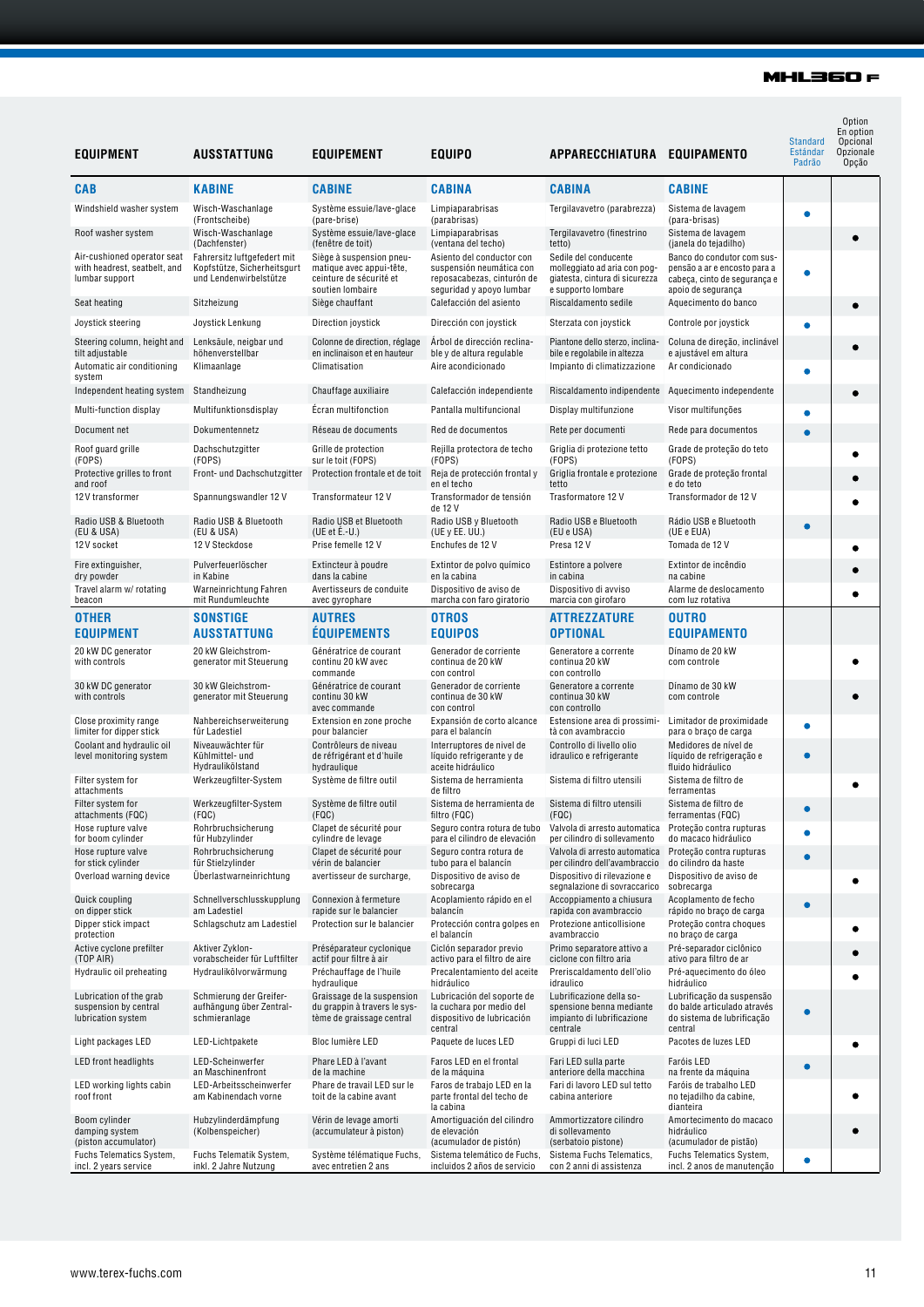**MHL360 F** 



DIMENSIONS | ABMESSUNGEN | DIMENSIONS | DIMENSIONES | DIMENSIONI | DIMENSÕES [mm]